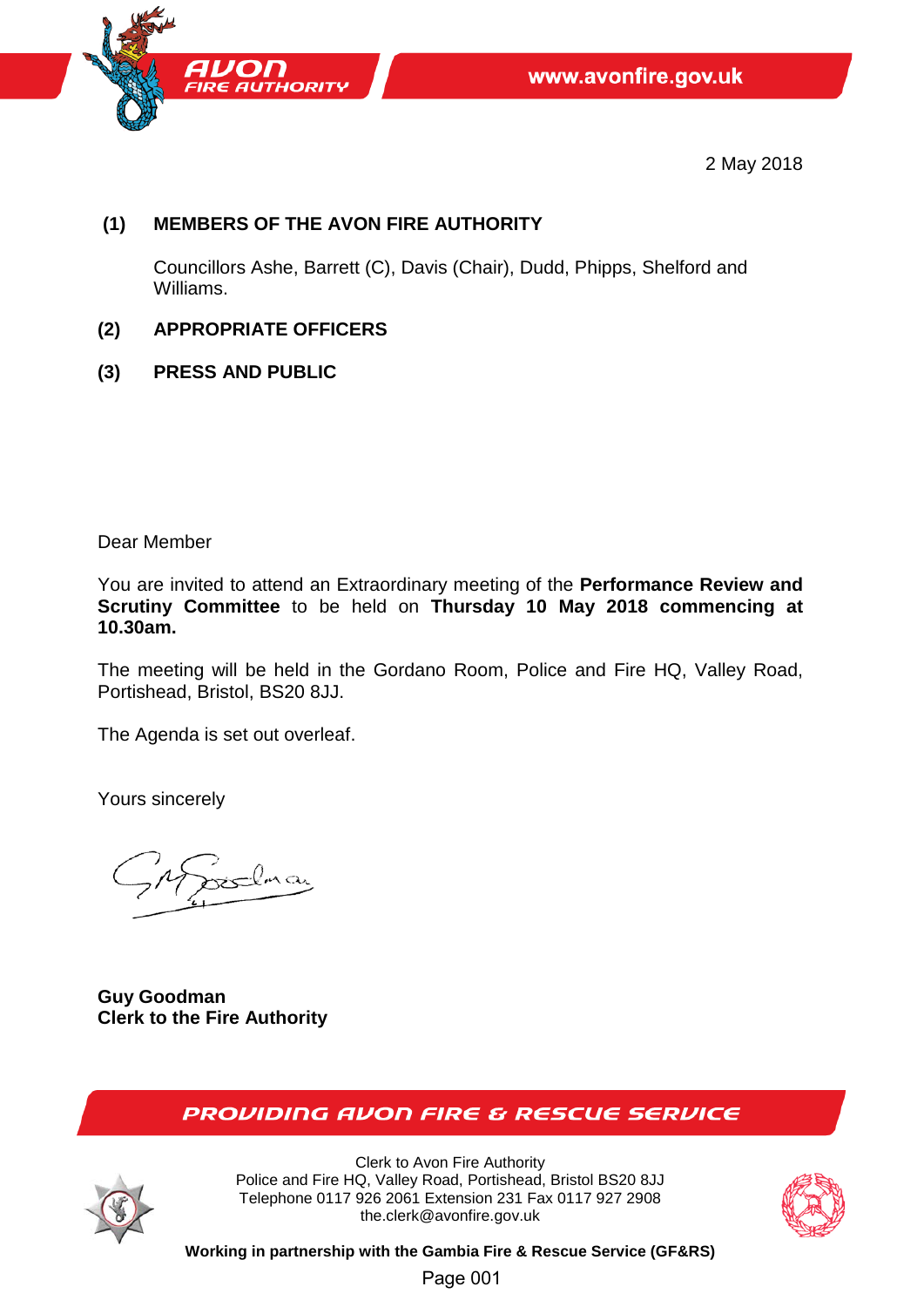# **Notes**

**Attendance Register**: Members should sign the Register which will be circulated at the meeting.

**Code of Conduct – Declaration of Interests**: any Member in attendance who has a personal interest in any matter to be considered at this meeting must disclose the existence and nature of that interest at the commencement of that consideration, or when the interest becomes apparent. A Member having a prejudicial interest must withdraw from the meeting room whilst the matter is considered.

#### **Emergency Evacuation Procedure**:

- If the fire alarm sounds Members must leave the building by the nearest exit.
- The assembly point is situated in the Visitor's car park.

**Exempt Items**: Members are reminded that any Exempt reports as circulated with the agenda for this meeting contain exempt information and should therefore be treated accordingly. They should not be disclosed or passed on to any other person(s). Members are also reminded of the need to dispose of such reports carefully and are therefore invited to return them to the Clerk at the conclusion of the meeting for disposal.

**Inspection of Papers**: any person wishing to inspect Minutes, reports, or a list of the background papers relating to any item on this Agenda should contact Democratic Services on 0117 926 2061 ext. 231 or at Police and Fire HQ, Valley Road, Portishead, Bristol, BS22 8JJ but only by appointment and during normal office hours.

**Public Access**: under Standing Order 21 and providing 2 clear working days' notice has been given to the Clerk [\(the.clerk@avonfire.gov.uk\)](mailto:the.clerk@avonfire.gov.uk) any resident or representative of a business or voluntary organisation operating in Bristol, South Gloucestershire, Bath and North East Somerset or North Somerset Council may address the Fire Authority or one of its Committees (for no more than 5 minutes) to present a petition, make a statement, or as leader of a deputation. This is a time limit of 30 minutes for Public Access

**Reports**:reports are identified by the relevant agenda item number.

**Substitutes (for Committees only)**: notification of substitutes should have been received from Group Leaders by the Clerk prior to the meeting.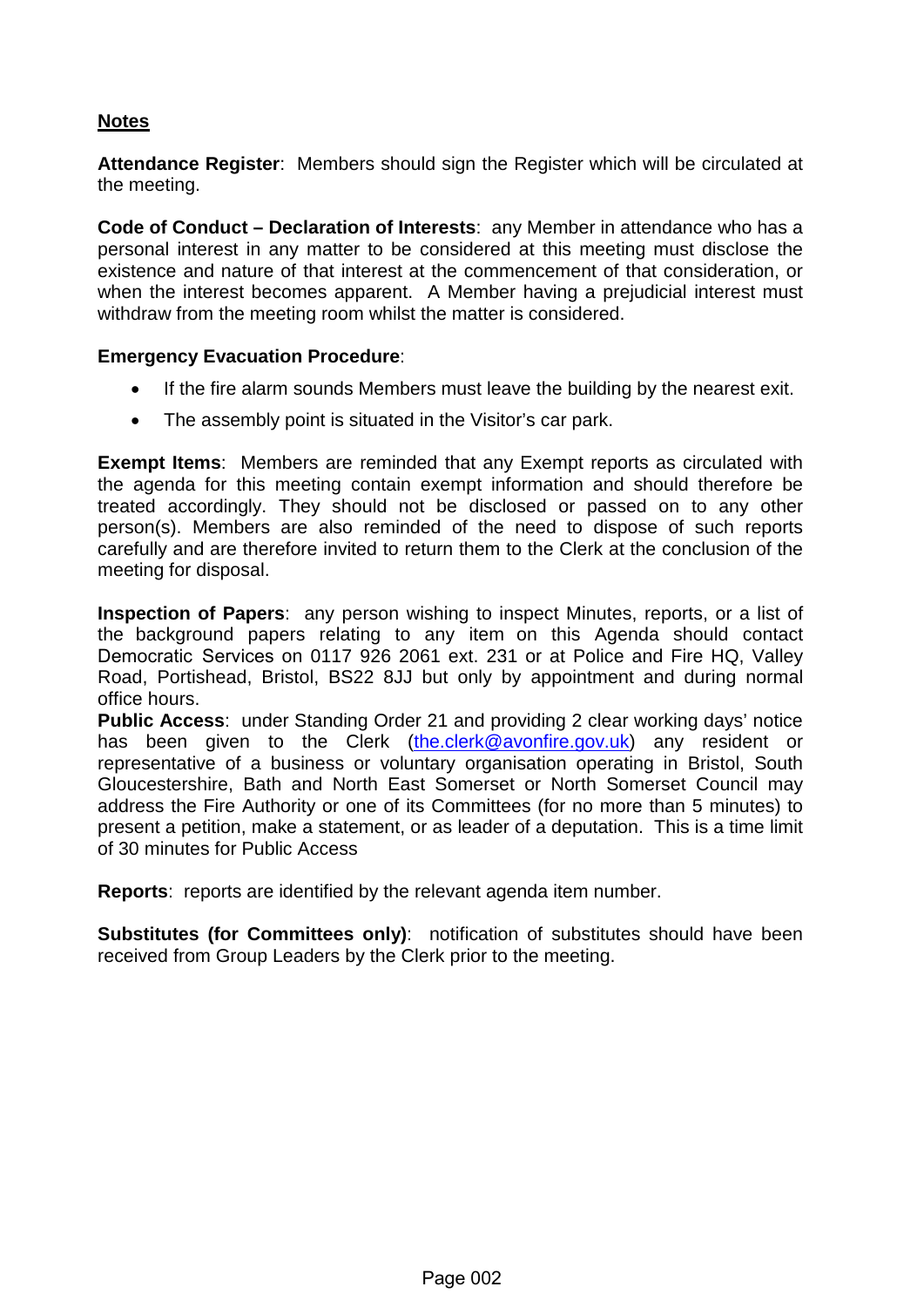# **A G E N D A**

- **1. Apologies for Absence**
- **2. Emergency Evacuation Procedures**
- **3. Declaration of Interests**
- **4. Chair's Business**
- **5. Minutes of the Meeting of the Performance Review and Scrutiny Committee held on 9 March 2018**
- **6. Public Access**
- **7. Improvement Programme recommendations from the Improvement Working Group**
- **8. Date of Next Meeting Friday 13 July 2018 (10.30am)**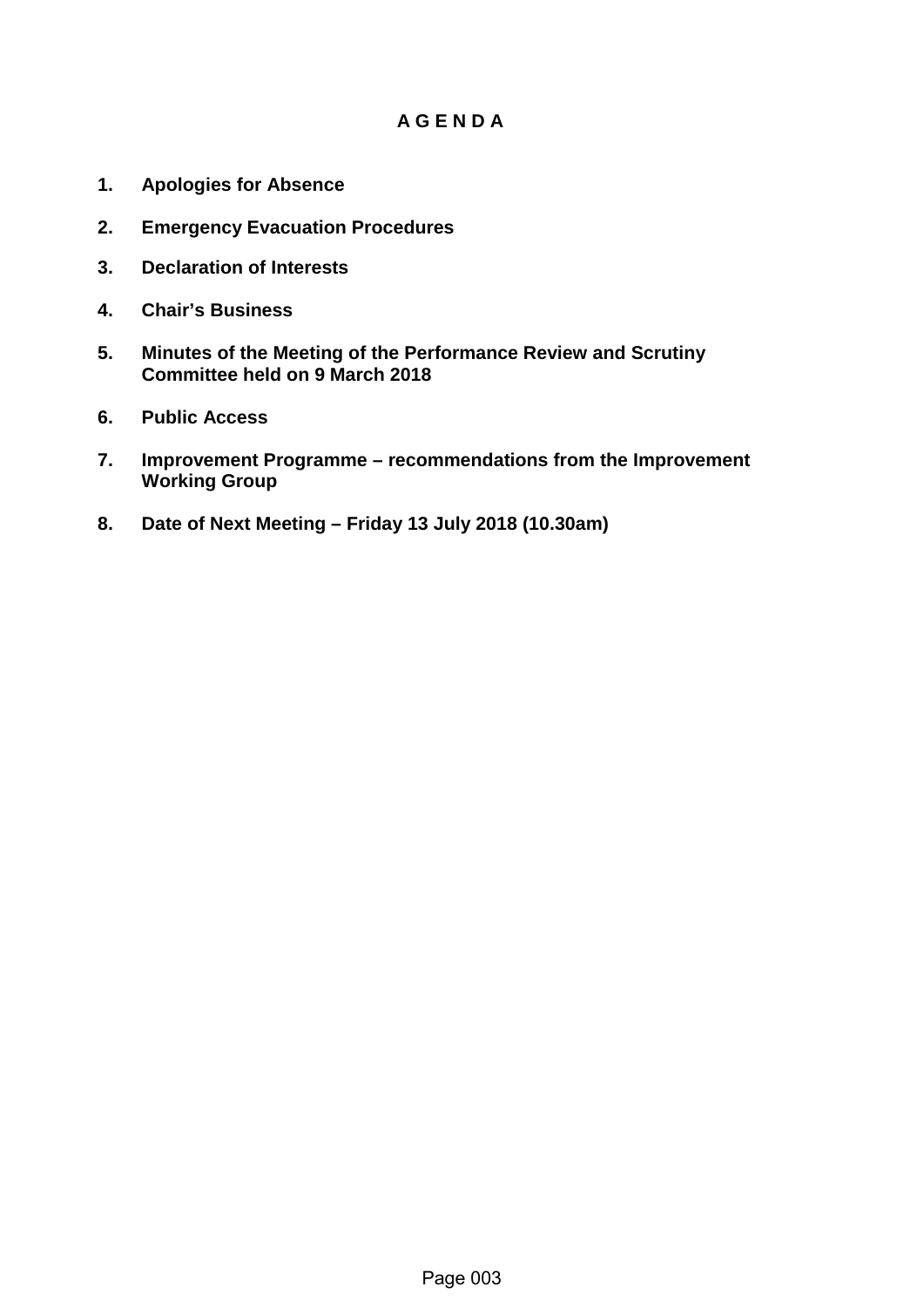# **AVON FIRE AUTHORITY**

#### **PERFORMANCE REVIEW AND SCRUTINY COMMITTEE**

#### **9 MARCH 2018**

**PRESENT:** Councillors Davis (Chair), Dudd, Phipps, and Shelford.

The meeting started at 10.29am.

#### **50. APOLOGIES FOR ABSENCE**

Apologies were received from Councillors Barrett and Ashe. Councillor Williams was absent.

**51. EMERGENCY EVACUATION PROCEDURES –** The Chair drew attention to the emergency evacuation procedures as set out in the Agenda.

# **52. DECLARATION OF INTERESTS –** None.

#### **53. CHAIR'S BUSINESS**

The Chair expressed concern about the number of Councillors who missed meetings. He asked if there was any information indicating how many Councillors were interacting with Basecamp but it was indicated that this information was not yet available.

Cllr Shelford noted that prior to the next full Fire Authority meeting training could be provided to Members so that they could gain confidence in interacting with Basecamp.

The Clerk stated that there is a facility on Basecamp which enables Members to leave comments, so that they can have input even if they cannot attend meetings.

The Chair noted the comments made and asked all Members present to push other Members both to attend meetings and to use Basecamp to scrutinise the Improvement Plan.

#### **54. MINUTES OF THE INQUORATE MEETING OF THE PERFORMANCE REVIEW AND SCRUTINY COMMITTEE HELD ON 19 JANUARY 2018**

The minutes were ratified as an accurate record of the meeting.

#### **55. PUBLIC ACCESS –** None.

#### **56. PERFORMANCE REPORT**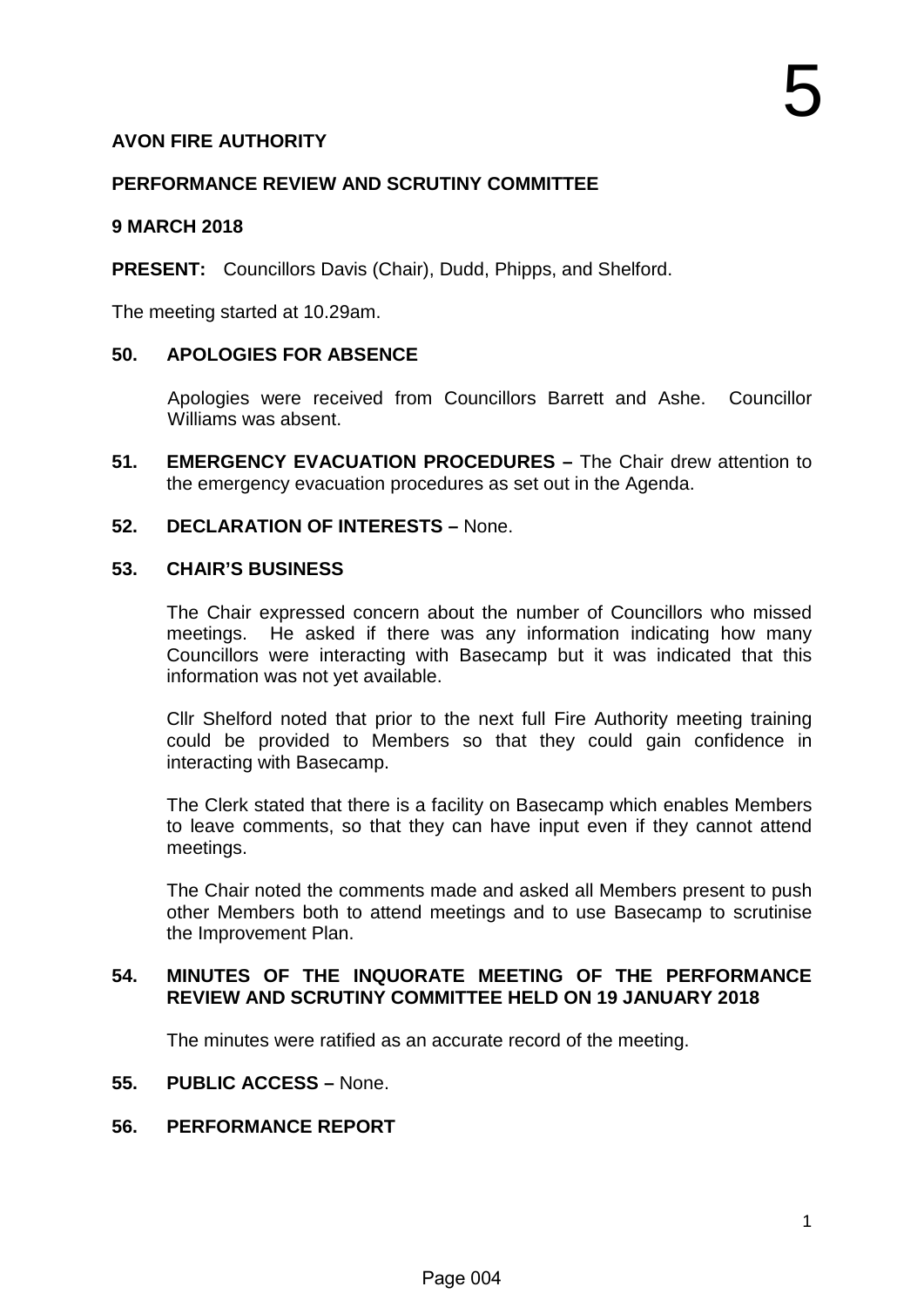The Corporate Performance Manager (CPM) introduced the Performance Report which presented a range of metrics against targets for the period April 2017 to January 2018.

Members' attention was particularly drawn to the following matters.

There has been progress against fire targets after a difficult start to the year which began with an upswing in the number of accidental fires, deliberate fires and deliberate car fires. In more recent months there have been reductions in the numbers of these events, although they remain above target.

The number of fire alarms caused by automatic fire detection attended is now nearly back on target. It should be noted that the Fire Authority attends such alarms unless there is contact to confirm that the fire alarm is a false alarm. Other Fire and Rescue Authorities (FRAs) require confirmation that it is a genuine alarm prior to attending, so it is difficult to compare statistics with other FRAs.

In taking this approach the Fire Authority is seeking to balance the risks of attending most automatic fire alarms (unnecessary call out factors) with the risk of not attending all of them.

Cllr Dudd noted that there could be reputational damage if the Fire Authority required a separate confirmation prior to attending automatic fire alarms.

The CPM explained that the Fire Authority works with premises managers where there are regular or frequent false automatic alarms, and helps to develop action to drive down these unnecessary callouts. The response to automatic alarms provides assurance to communities and ensures that the Fire Authority is proactive in reducing the number of false alarms (especially accidental alarms).

Cllr Dudd asked about the response to schools where deliberate false alarms may be commonplace. The CPM explained that the Call Challenge policy helped the call room establish risk level and identify how many appliances should be despatched.

Cllr Phipps asked what the policy was for care homes and hospitals. The CPM explained that Sleeping Risk was a significant factor in assessing risk. Other information was also used, such as knowledge about 24 hour site attendance. Good communication work with building occupiers is essential to reduce risk and increase knowledge about building use and layout.

Gary Spindler (FBU) stated that:

- Crews approaching an alarm understand the likelihood and types of risk on a site. They therefore drive appropriately.
- There are positive aspects to false alarms: walking around sites increases familiarity and enables Firefighters to consider the effectiveness of fire risk assessments; interacting with key holders provides useful information about the level of risks on sites and often results in the provision of buildings for training exercises.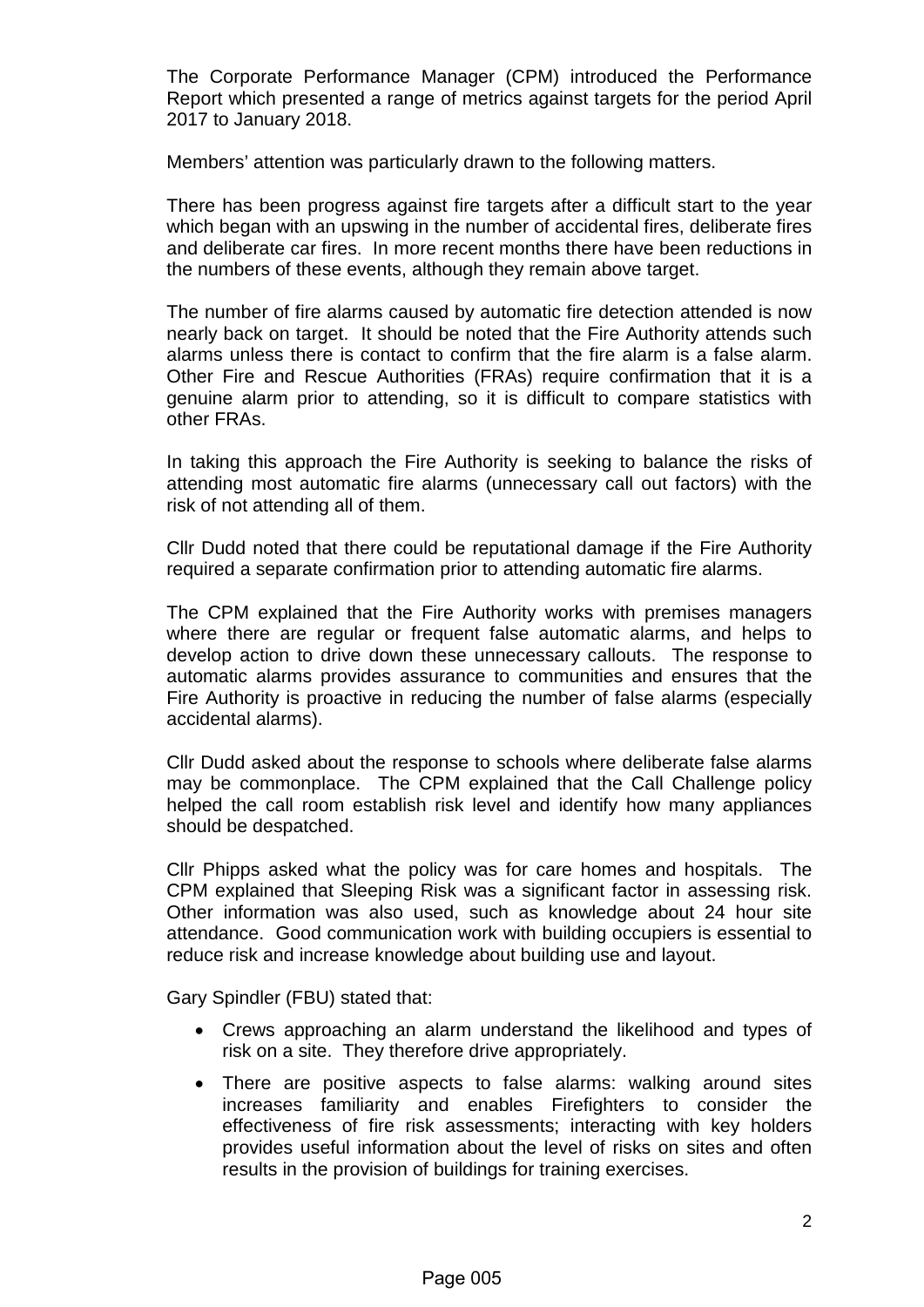Cllr Shelford asked for more information about the assessment of premises risk. The CPM explained that a risk scoring matrix was used annually to identify levels of risk in buildings within the Avon area; annual visits are then scheduled to a particular number of high-risk sites and a different number of medium-risk sites.

Cllr Shelford asked for a presentation to be delivered to the Committee in the future about the scoring mechanism and its application in the Avon area. He requested that the following areas were covered:

- The framework for inspections.
- The statutory requirements for inspections.
- Identification of any further additional "good practice" elements currently included in the Fire Authority's inspection programme.
- Identification of any additional inspection activities which the Fire Authority could or should be working towards.
- Information about high risk premises and medium risk premises (numbers, ratios, examples).

Cllr Dudd asked if there was still a problem with bike and car fires in the Southmead area of Bristol. The CPM replied that this was not a huge issue, but there were periodically such fires. The previously used Quality of Life Survey had identified that the rapid removal of burnt out vehicles was a significant factor in the quality of life of local residents (making them feel more positive about their areas), removing the burnt out vehicles also prevented secondary burnings.

Cllr Shelford asked for more information to be provided to the Committee regarding deliberate fires. He requested the following information:

- What percentage of deliberate fires take place post-crime?
- What percentage of deliberate fires is carried out for "fun"?
- Separate information for car and vehicle fires.
- Detail about local fire stations working with Police to reduce deliberate fires.

Cllr Phipps and Cllr Shelford asked for more information about the removal of burnt out vehicles.

The CPM confirmed that:

- Usually Local Authorities remove the vehicles, although if there is criminality involved then the Police would remove the vehicle.
- Local Authorities are involved due to application of environmental policies, set out in their own environmental strategies or as required by the Community Safety Partnership.
- In the case of arson the Fire Authority works with the Police in partnership, examining data analytics.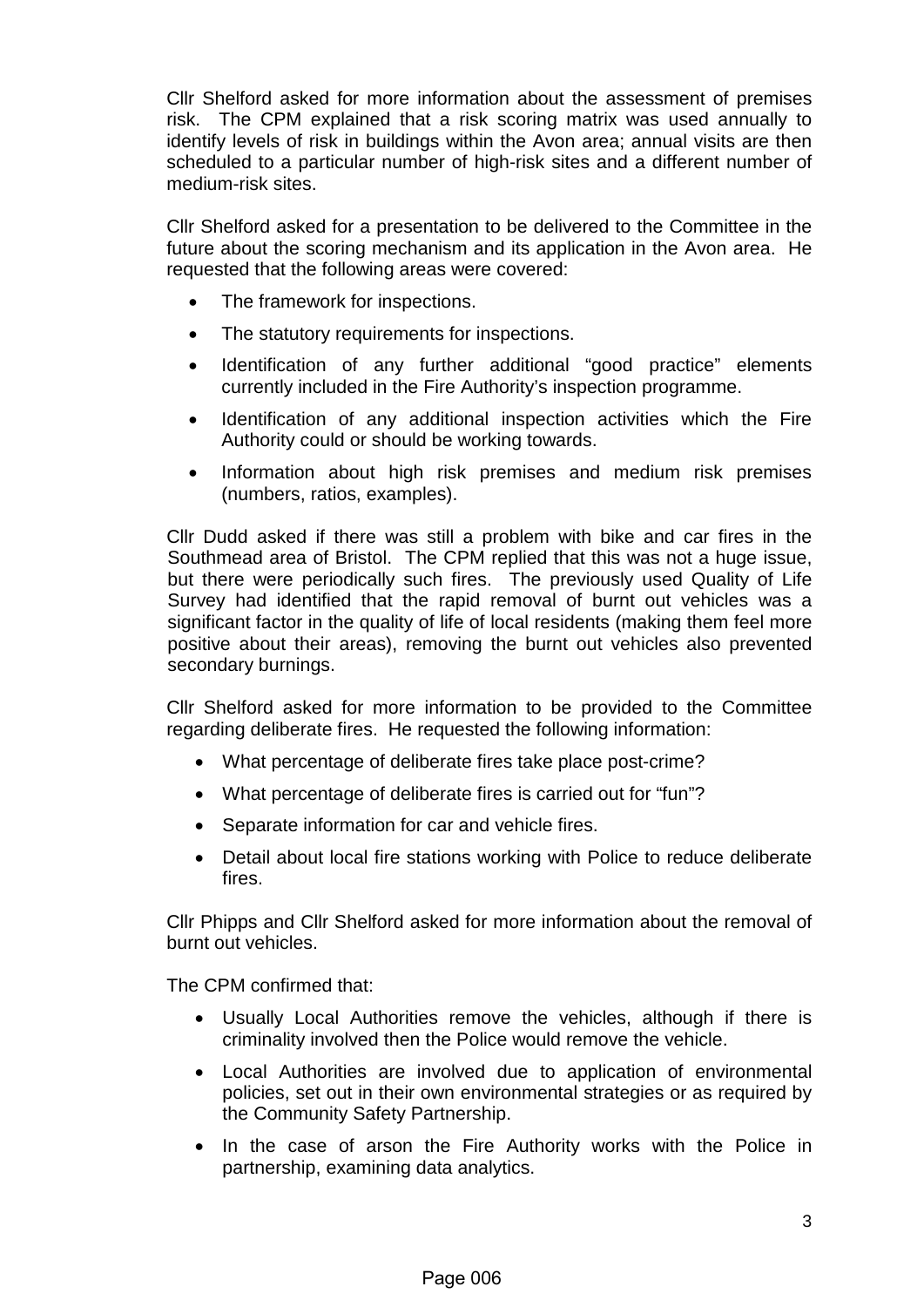- Recently central government funding has been secured to develop an arson app which will enable the import of different data sets and in turn help analyse fires and road traffic accidents.
- All deliberate fires are reported to the Police.

Cllr Shelford asked for more information about the liaison process with the Police.

The Interim Treasurer said that there had been a successful Car Clear Scheme. Unfortunately the Police and Local Authorities had withdrawn from the scheme. The Assistant Chief Fire Officer (Service Delivery Support) (ACFO) said that there continued to be joint working with Local Authorities.

The CPM informed Members that the volume of deliberate fires is much reduced over the last 10 years. They are now not commonplace.

The CPM noted that Response Times are on target. Customer perception of response time is surveyed in the Customer Survey. Most respondents feel that the response time is in line with expectations or quicker than anticipated.

The CPM said that sickness rates are off target. For the last three years it had been much better, but more recently has deteriorated. The two-year target is that no more than 7.5 days should be lost per person per annum.

Cllr Shelford said that:

- Good leadership can reduce sickness.
- Sometimes sick days can be regarded as extra leave and this may show itself as a pattern of sick days taken during school holidays or at other times of the year.
- He wanted more information to know whether the sickness was a small number of people with severe injuries or a larger number of people taking odd days off.
- He also wanted to know whether the sickness pattern was distributed evenly across all fire stations or concentrated in particular locations.
- It would be good to drill down through the statistics and understand more about the sickness figures.

The Interim Director of Corporate Services (DCS) replied that:

- The figures requested by Cllr Shelford would be available in the report to be published at the end of March.
- The causes behind the sickness figures will be analysed in the report which will be available before the next Committee meeting.
- The new Capability Policy will assist with attendance management and start to move sickness figures in the right direction. It is expected to take longer than 12 months, hence the two-year target.
- Return to Work interviews are taking place. These require managers to look back and look forward with the employee. A manager cannot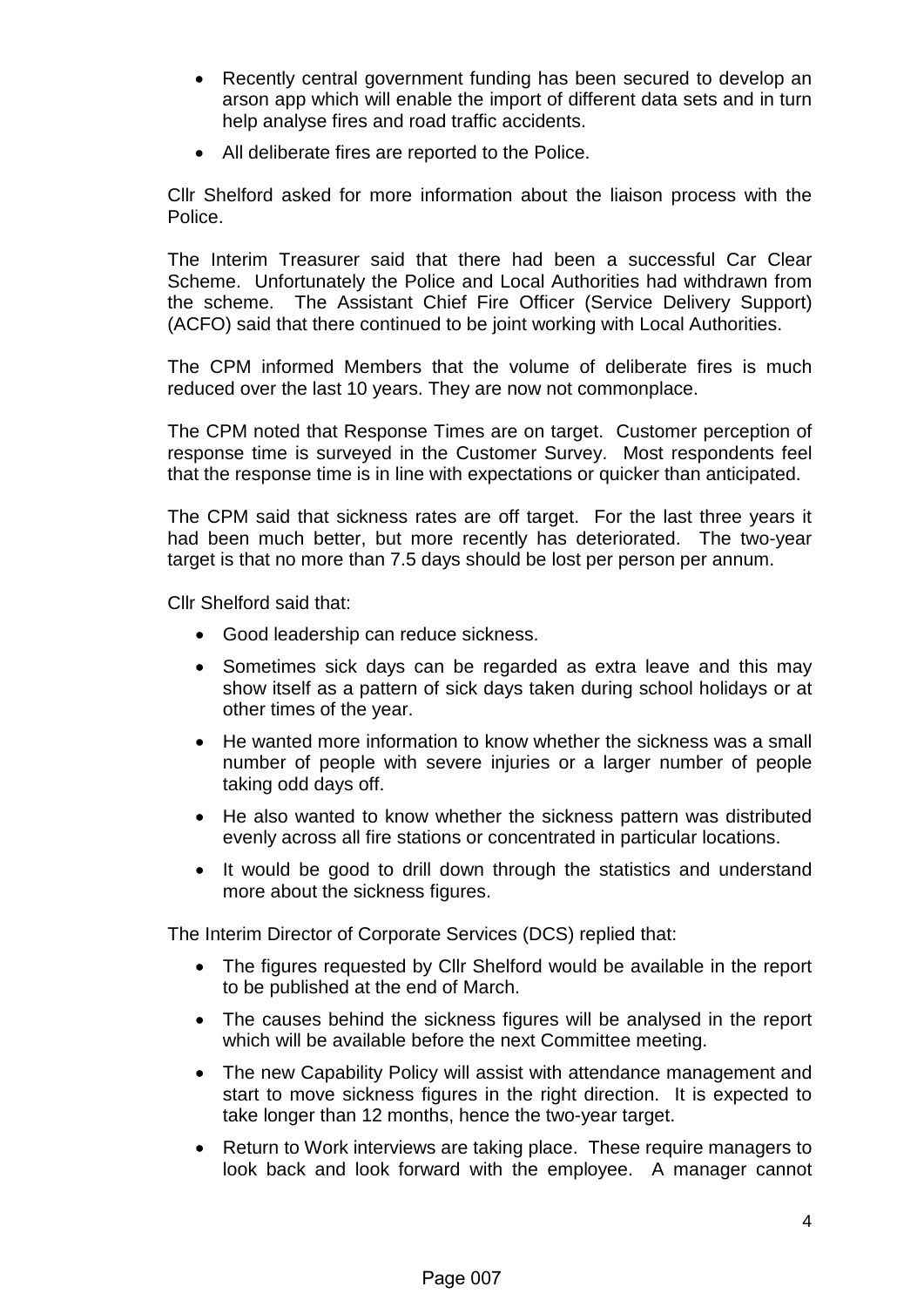complete a Return to Work interview without looking for patterns of sickness absence.

• 84% of PDRs have also been completed.

The Chair noted that long-term sickness was much more significant than short-term sickness, representing twice as much time lost. He said that one person off on long-term sickness can skew the figures for a whole team, and that this can be demoralising for the whole group of staff.

Mr Spindler said that:

- Short-term sickness figures were significantly improved and long-term sickness had deteriorated.
- He felt sickness figures were associated with morale and self-worth.
- He said that the oldest fire stations had the worst sickness figures as they were depressing, cold and damp. He hoped the planned redevelopment of the three worst fire stations would help.
- Staff have not had a pay rise and feel undervalued.
- The sickness figures are surprisingly good.
- Staff should not be punished; they should be helped to come to work.

The ACFO said that:

- Approximately 20 people were on long-term sick leave, some were off work with mental health or musculoskeletal injuries.
- The process of making reasonable adjustments to help people get back to work was being changed.
- There was support for staff on long term sick leave which included regular contact, the Medical Intervention Fund, and input from the Fitness Advisor.
- The aim was to get staff back their usual work more quickly or help them return to other meaningful employment within the Fire Authority.

The Treasurer said that the Fire Authority accepts that being a firefighter is a strenuous job. The retirement age has been increased and older staff are more likely to acquire injuries.

Cllr Shelford said that:

- It was necessary to put in systems to improve the situation for staff.
- A particular focus on the problems of older workers may be necessary.
- He was concerned about the mental health sick leave. The quality of leadership is critical and supervisors must know their staff.
- He would be interested to assess if a mental health nurse within the Fire Authority would be helpful. He felt that such a person who was a regular part of the team would be approachable, enabling appropriate help to be given to individuals.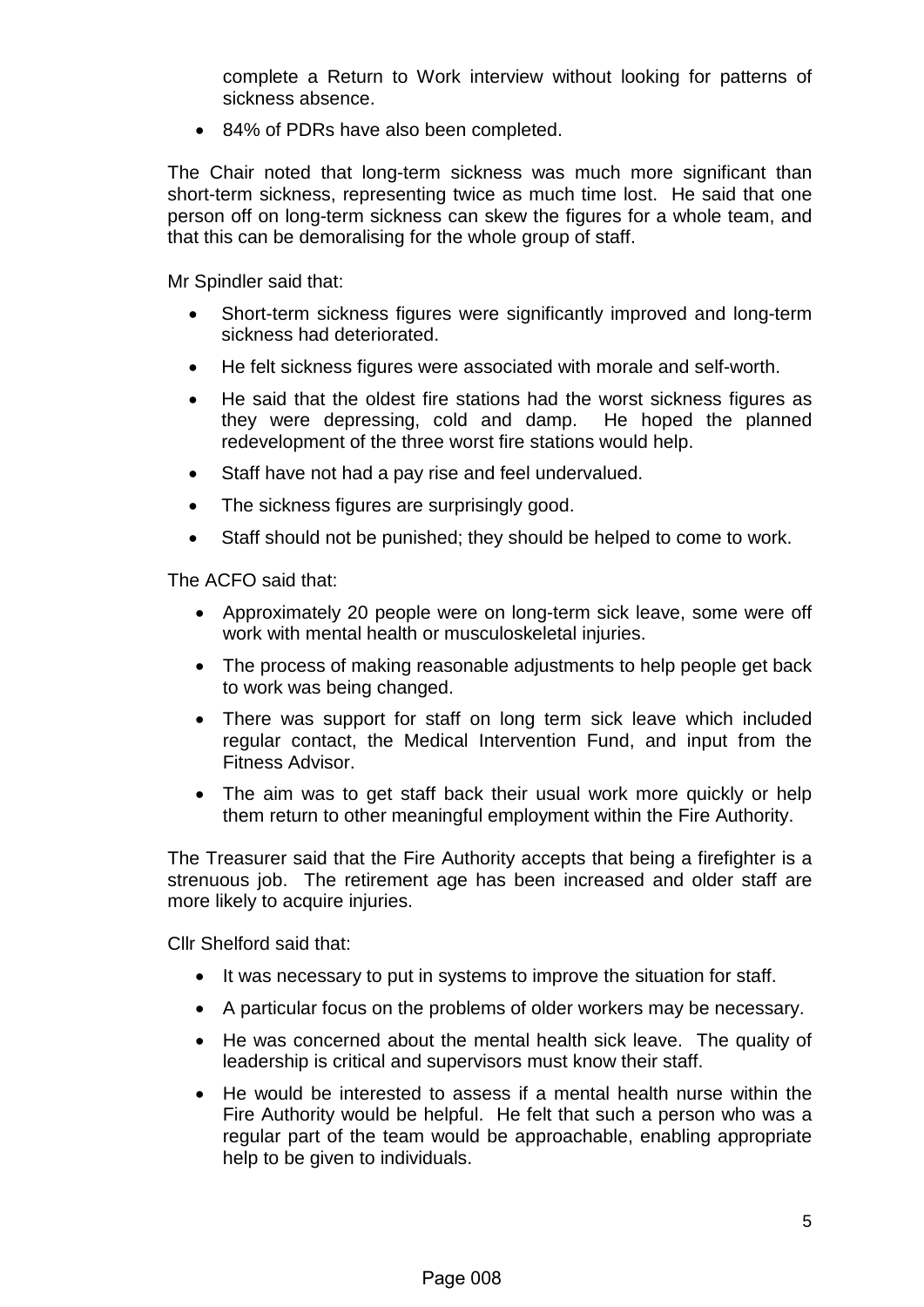The DCS said that there were two new projects to help with mental health matters. Further information about these projects will be included in the report:

- 1) Blue Light Campaign 50 mental health champions are being trained. The champions will be the first port of call for local colleagues and be able to sign-post to local services.
- 2) TRiM (Trauma Risk Management) a training provider is being sought to help the Fire Authority to provide better and more speedy support to staff at risk of PTSD.

Cllr Shelford asked for more information about the cost of lost shifts to the Fire Authority. He stated that this would facilitate cost-benefit analysis which can assess possible solutions.

The DCS said that such a cost-benefit analysis would be produced for workrelated injuries. The direct cost of sickness was a significant figure. However, indirect costs were also important (such as management time).

Cllr Dudd asked for more information about adjusted duties and helping those with a long-term sickness issue return to work.

The ACFO said that each case was assessed individually. Placements may be in the community or in the office, may be Monday to Friday and avoid a shift pattern, or follow a shift pattern. At present there is no opportunity for firefighters to work in non-operational roles, however two fixed-term roles have recently been created to help those with long-term conditions return to work. The costs to the organisation must be considered but it is hoped that these posts will utilise skills which staff have and enable them to return to work.

Mr Spindler said:

- The pension scheme had changed in 2006, meaning that firefighters can only retire at 60, but only now were these two roles becoming available.
- Firefighters' conditions of service have been attacked.
- He welcomed the two roles, saying that places such as these two roles were important to retain people with valuable skills.

The Chair concluded the discussion, saying that it had been useful. It was encouraging that many people understand the situation well and want the Fire Authority to improve in this area.

**RESOLVED** to note the report.

# **57. IMPROVEMENT PROGRAMME – RECOMMENDATIONS FROM THE IMPROVEMENT WORKING GROUP**

The Temporary Area Manager introduced the report, reminding Members that the Improvement Working Group (IWG) was a working group of this Committee. The IWG had looked at the seven work packages set out in the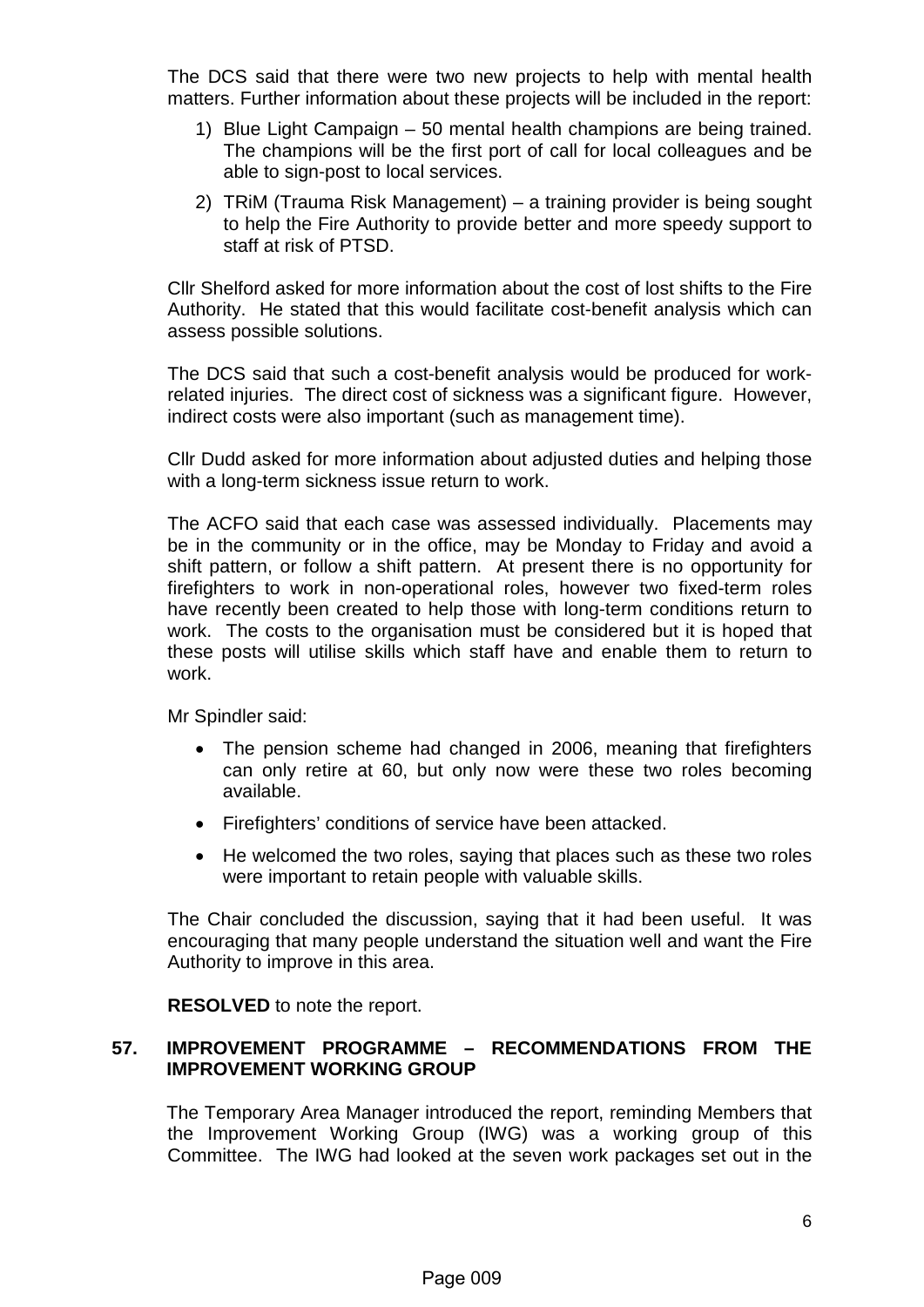Appendix. All Fire Authority Members had been invited to examine the work packages in Basecamp and to attend the IWG.

**RESOLVED** to accept the recommendations of the IWG that all the work packages forwarded for scrutiny should be signed off and accepted.

#### **58. REPLACING THE ANCILLARY FLEET WITH ALTERNATIVE FUELLED LOW EMISSION VEHICLES**

The Temporary Property Services Manager (PSM) presented the report to Members. In November 2017, Members had requested a feasibility study about the cost of ownership of alternative-fuelled vehicles. Subsequently a Transport and Procurement Improvement Board (T&PIB) (involving all relevant departments) has been established and it is recommended that a comprehensive consideration of alternative-fuelled ancillary vehicles should be integrated into the work of the T&PIB.

He noted that although the ancillary fleet contributes 15% of carbon emissions and approximately 10% of the cost of travel, it is the appliance fleet which is the most significant contributor to carbon emissions and fuel costs.

Cllr Dudd asked what the options were for fuelling appliances. The PSM replied that there are some examples of appliances which are alternativefuelled, but these are limited. It will be necessary to balance cost and maintenance considerations when deciding on future fleet matters. Leasing may be considered too. He noted there were some biofuel appliances in Scandinavia.

The Environmental Project Officer (EPO) said that it was important that an evidence-based risk profiling exercise should guide front line vehicle selection.

Cllr Shelford stated that:

- A methodical and careful process was necessary to assess matters such as whether Nitrous Oxides (NOx) could be reduced by retro-fitting emissions systems.
- It was important to ensure that further issues in the fleet were not created down the line, for example by necessitating future carbon cleaning activity.
- In the bus fleet in Bath and North East Somerset it was hoped to make a step change straight to electric vehicles as hybrid vehicles are proving to have problems.
- He wanted to see the Fire Authority generating 10% of its own electricity, enabling it to power its own vehicles and not just lighting.
- As a power shortage is predicted by Central Government statistics, a clear understanding of the issues is necessary.

The PSM replied that the Fire Authority is a small player, however energy storage technology is improving and he would like to examine the options.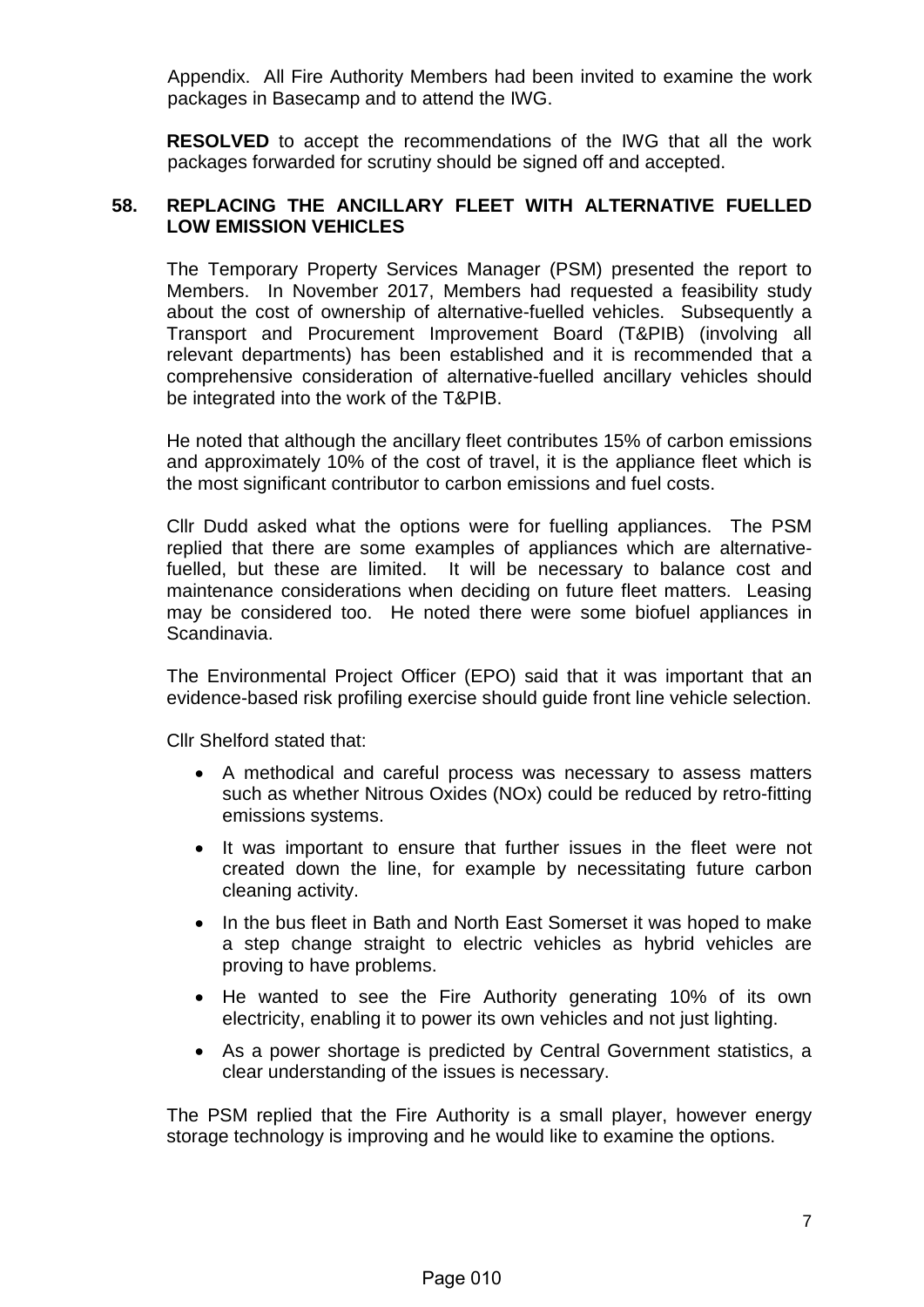The EPO stated that the Fire Authority purchases renewable electricity; and also provided further information about the fleet:

- New vehicles meet the Euro 6 diesel standards for exhaust emissions of NOx and other pollutants.
- Older vehicles which were compliant with Euro 3 diesel standard compliant vehicles will shortly be disposed of and Euro 2 diesel standards have already been removed from the fleet.

Cllr Dudd stated that there would shortly be charges for all vehicles which were not compliant with Euro 6 diesel standards in central Bristol. No exemptions were anticipated, and there would be a high charge to drive behaviour change. Bristol City Council had very recently commenced a consultation on the charge.

Mr Spindler said that an exemption to such a charge was necessary, an additional cost would affect the response, and the Fire Authority did not have the money to pay the charge. Although he was committed to environmental improvement, it was essential that an exemption was granted to avoid the risk to lives.

Cllr Dudd replied that vehicles purchased after 2010 were likely to be compliant. The Treasurer indicated that appliances were replaced when they reached 17 years of age.

Cllr Shelford said that it was possible to retrofit an older diesel vehicle with an emission system to make it compliant with the Euro 6 diesel standards. Such a system would cost approximately £20,000, but could add 10 years of life to the vehicle.

Cllr Dudd said that funds may be available from the Department for Environment, Food and Rural Affairs to assist with transitional expenses.

#### **RESOLVED to:**

- a) Recommend to the Interim Chief Fire Officer / Chief Executive (CFO) that the alternative fuel work stream including the scope of work outlined in 3.11 is fully integrated into the work of the Transport and Procurement Improvement Board.
- b) Invite the CFO to update the Committee on the progress of the "alternative fuel" work stream in 12 months' time.

#### **59. DATE OF NEXT MEETING – THURSDAY 10 MAY 2018 (10.30am)**

The meeting closed at 11.50pm.

………………………………… **Chair**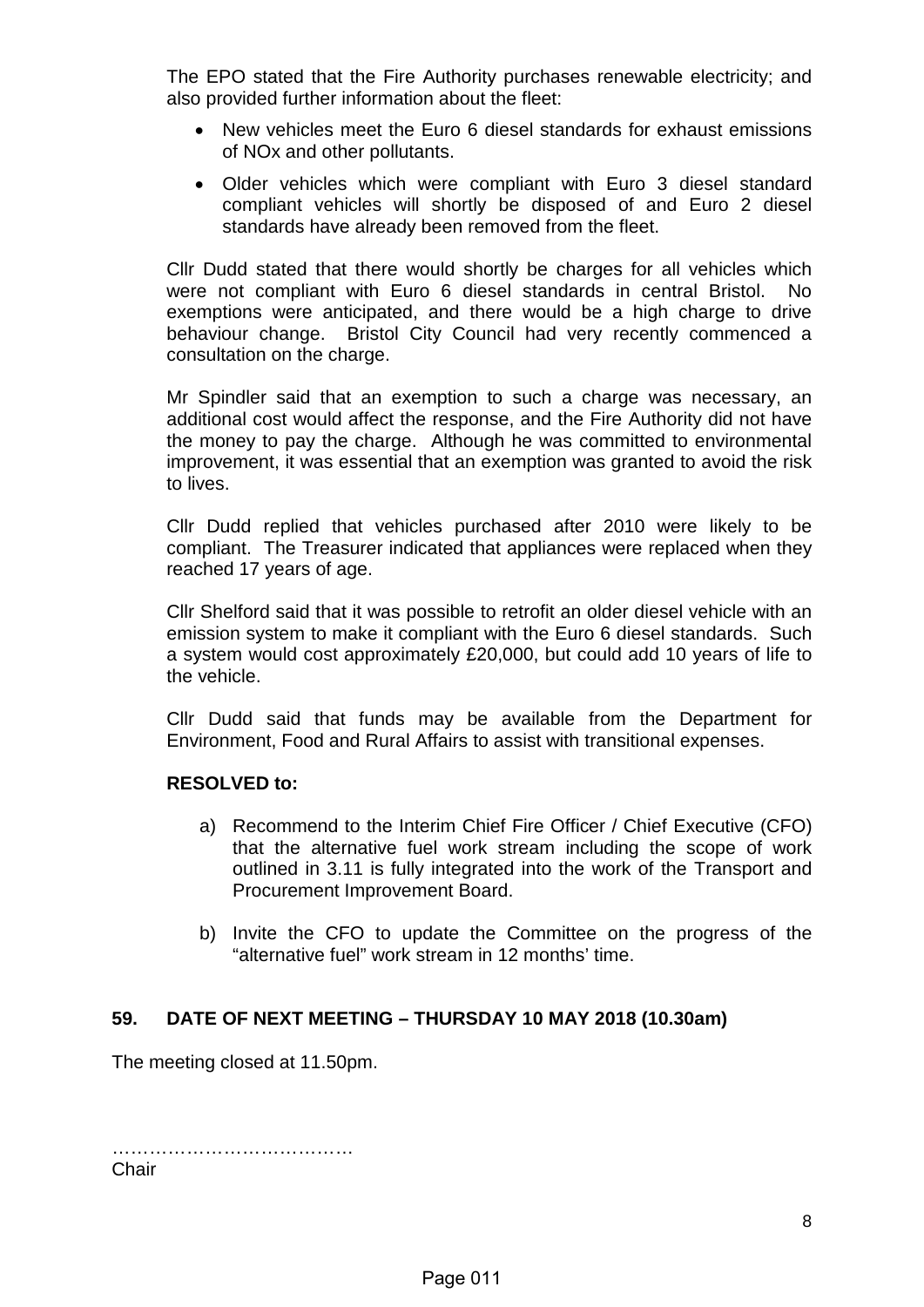# AVON FIRE AUTHORITY

| <b>MEETING:</b>      | <b>Performance Review and Scrutiny Committee</b>                                     |
|----------------------|--------------------------------------------------------------------------------------|
| <b>MEETING DATE:</b> | 10 May 2018                                                                          |
| <b>REPORT OF:</b>    | <b>Chief Fire Officer / Chief Executive</b>                                          |
| <b>SUBJECT:</b>      | Improvement Programme – recommendations from the<br><b>Improvement Working Group</b> |

# **1. SUMMARY**

The purpose of this report is to receive the recommendations on "sign-off" from the Improvement Working Group (IWG) with a view to recommending to the Fire Authority that the relevant recommendations and/or work packages from the Fire Authority's 62-point action plan be considered as 'complete'.

# **2. RECOMMENDATIONS**

The Committee is asked to consider the recommendations from the IWG and make recommendations to the Fire Authority as appropriate.

# **3. BACKGROUND**

- 3.1. At its meeting held on Friday 24 November 2017, the Independent Improvement Programme Board (IIPB) provided constructive feedback on the need for a formal process through which the Fire Authority will monitor, challenge and scrutinise progress with the Improvement Programme Action Plan (a more detailed plan derived from the approved Fire Authority Action Plan produced by the Internal Improvement Team). In particular, members of the IIPB queried the way in which the Fire Authority will exercise scrutiny over the Improvement Programme and, in particular, sign off actions as 'complete'.
- 3.2. This discussion was carried forward to the Fire Authority's meeting on 1 December 2017 where Members debated the most effective way of considering progress updates and requests for actions to be signed off as 'complete'. The Fire Authority resolved to establish an Improvement Working Group under the auspices of the Performance Review and Scrutiny Committee whose meetings would be open to all Members, reporting back to the Committee which in turn would report back to the full Fire Authority.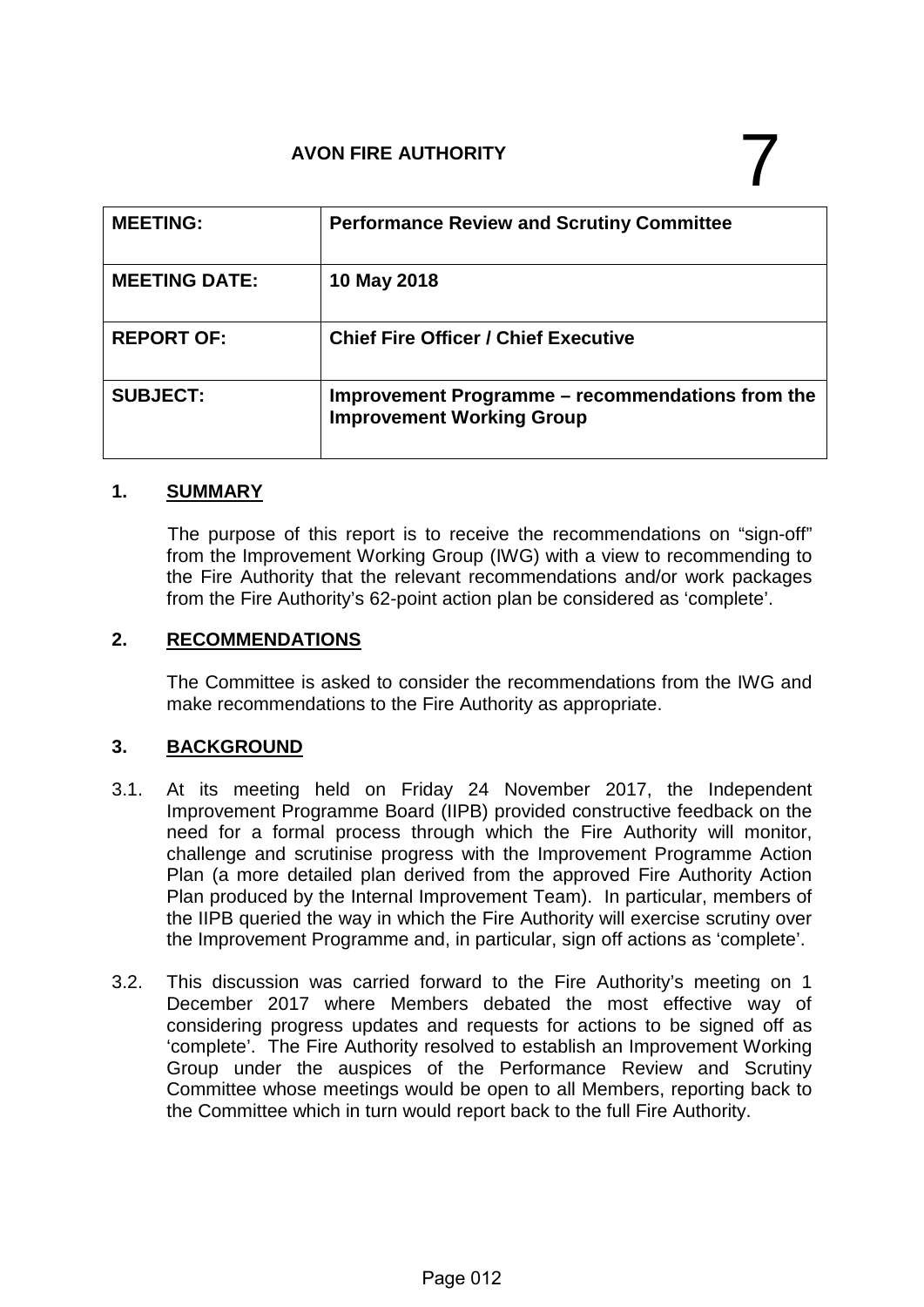# **First Tranche of Scrutiny**

3.3. At its inquorate meeting on 19 January 2018 the Committee considered the first tranche of seven recommendations which covered 11 action points (derived from the approved Fire Authority Action Plan) and 14 other action points/work packages (derived from the Internal Improvement Team Action Plan) submitted for scrutiny. The Committee recommended "sign-off" of the seven recommendations to the Fire Authority at its meeting on 9 February 2018 and these were agreed.

#### **Second Tranche of Scrutiny**

3.4. At its meeting on 9 March 2018 the Committee considered the second tranche of seven work packages (derived from the Internal Improvement Team Action Plan) submitted for scrutiny. The Committee deemed that the work packages were complete and therefore they will be held in abeyance until all work packages, pertaining to a given recommendation, are complete at which point they will be presented to full Fire Authority for consideration and 'sign off'.

#### **Third Tranche of Scrutiny**

3.5. The IWG met for the second time on 20 April 2018 to consider the issues set<br>out in **Appendix 1.** The IWG reviewed the evidence for the 3 The IWG reviewed the evidence for the 3 recommendations submitted for sign off and were satisfied with that evidence. The IWG therefore recommends these recommendations be signed off. The IWG also reviewed the 6 work packages submitted and was satisfied with the evidence received.

#### **Completed Work**

3.6. A summary of all completed recommendations and work packages to date are provided in **Appendix 2.** 

# **4. CONSIDERATIONS**

#### 4.1. Contribution to Key Policy Priorities

The process for formal scrutiny of progress against the Improvement Programme resulting from the Statutory Inspection is a key requirement for demonstrable implementation of the Fire Authority's 62-point action plan.

4.2. Financial Implications

None.

4.3. Legal Implications

None.

#### 4.4. Equality & Diversity Implications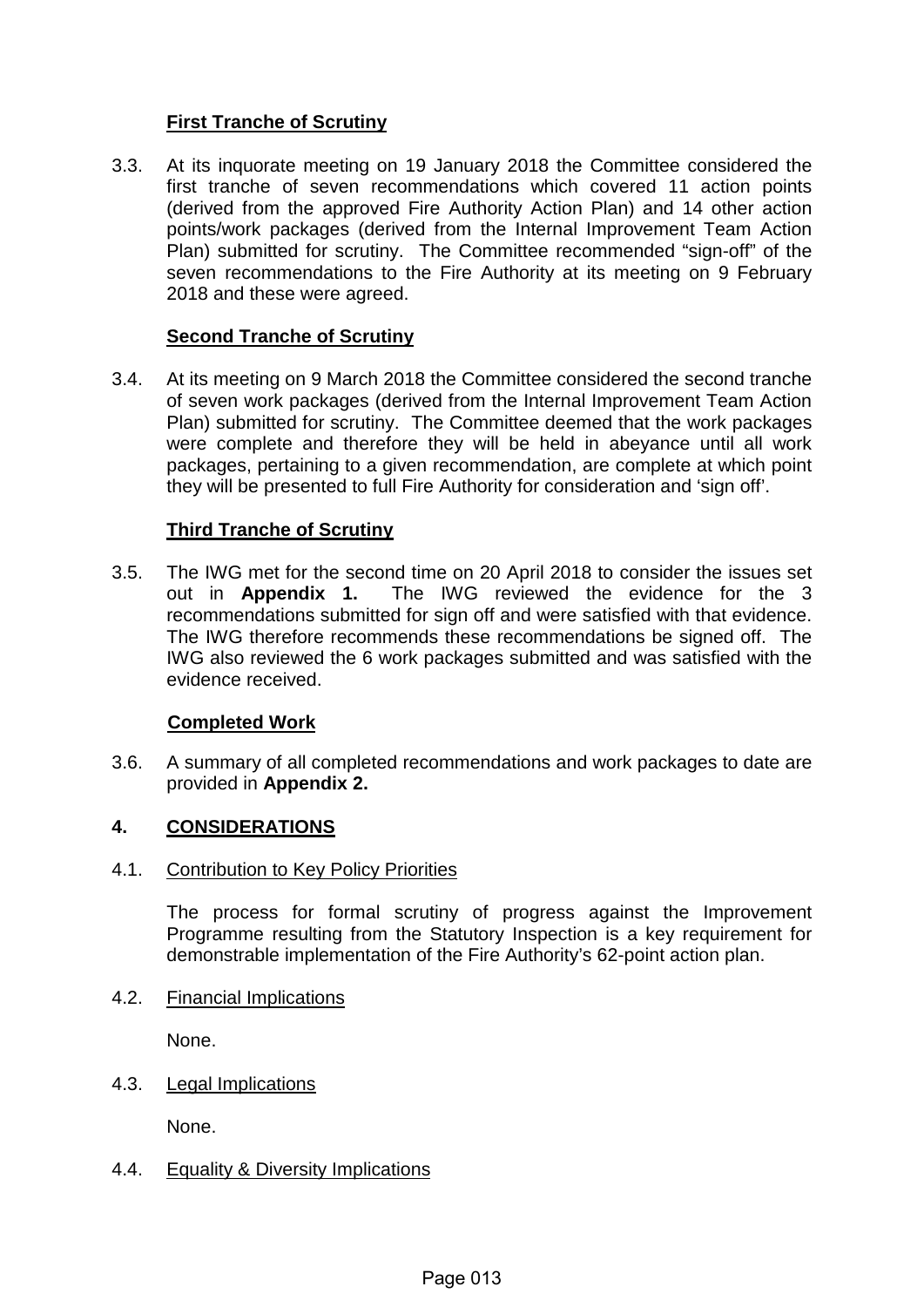None.

#### 4.5. Corporate Risk Assessment

Corporate Risk owners are required to pay due cognisance to the improvement programme impact when reviewing their respective Corporate Risks.

# 4.6. Environmental/Sustainability Implications

None.

# 4.7. Health & Safety Implications

None.

4.8. Crime & Disorder Implications None.

# **5. BACKGROUND PAPERS**

None.

#### **6. APPENDIX**

- 1. Summary report for the IWG meeting on 20 April 2018
- 2. Summary of completed recommendations and work packages

# **7. REPORT CONTACT**

Steve Imrie, Temporary Area Manager (Internal Improvement Team), extension 204.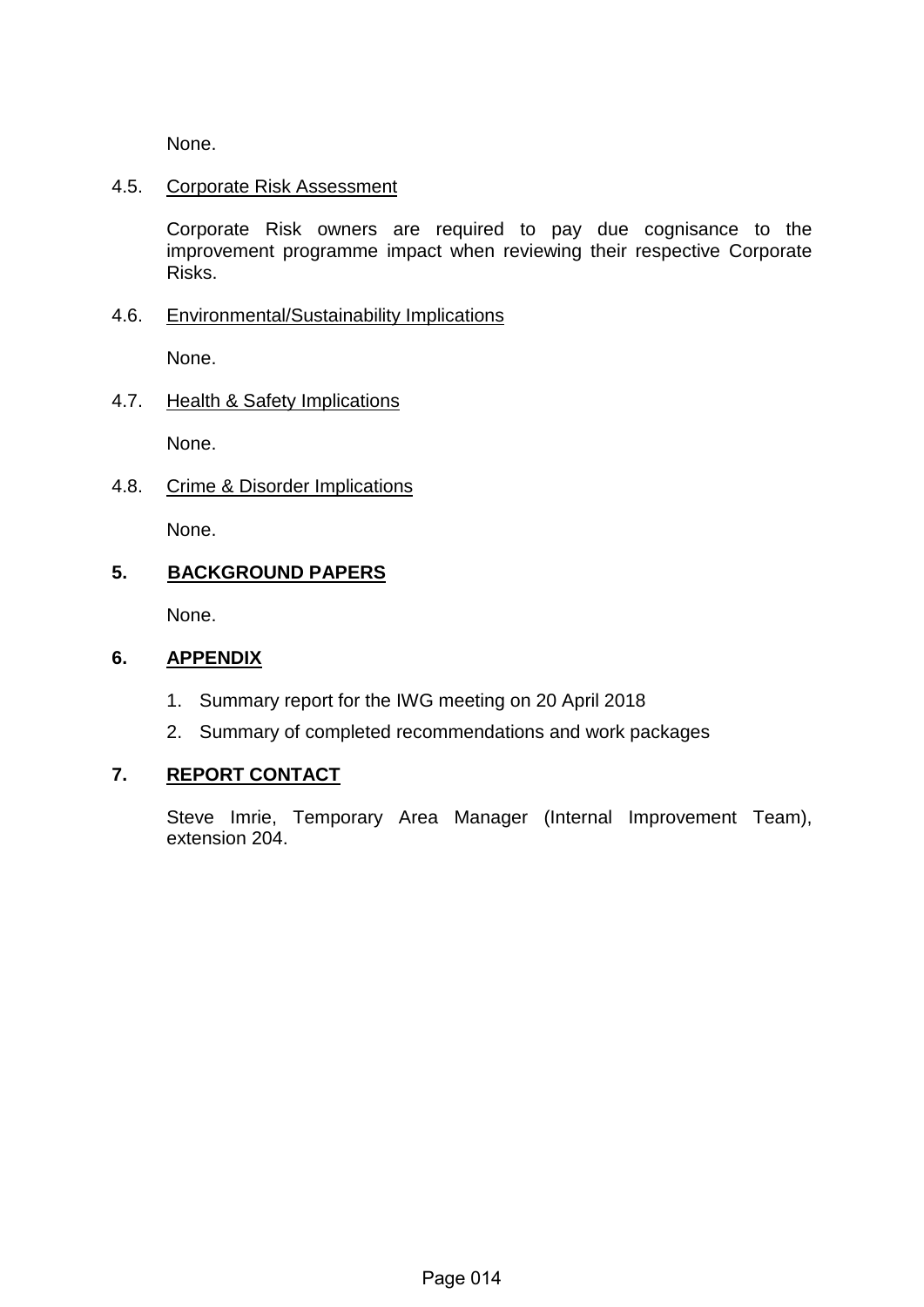

#### **Summary of Recommendations and/or Work Packages for scrutiny at the Improvement Working Group 20 April 2018**

#### **1. Recommendations**

The dashboard chart in Figure 1 shows the current status of all Fire Authority Action Plan recommendations and those awaiting scrutiny.

| Fire Authority Action Plan - RECOMMENDATIONS                |              |                               |                      |                |                                                          |
|-------------------------------------------------------------|--------------|-------------------------------|----------------------|----------------|----------------------------------------------------------|
| RECOMMENDATIONS PROGRESS<br>50<br>45                        |              |                               |                      |                | RECOMMENDATIONS PROGRESS - by %                          |
| 40<br>35                                                    |              | RECOMMENDATIONS (62 in total) |                      |                |                                                          |
| 30<br>25                                                    |              | Not Started   In Progress     | Awaiting<br>Scrutiny | Complete       |                                                          |
| 20                                                          | 7            | 45                            | 3                    | $\overline{ }$ |                                                          |
| 15<br>10                                                    | <b>TOTAL</b> |                               | 62                   |                |                                                          |
|                                                             |              |                               |                      |                |                                                          |
| Not Started<br>In Progress<br>Awaiting Scrutiny<br>Complete |              |                               |                      |                | Not Started . In Progress . Awaiting Scrutiny . Complete |

*Fig. 1: Extract from status dashboard showing 3 recommendations awaiting scrutiny*

NB - There are an additional 7 Fire Authority Action Plan recommendations 'in progress' since the previous update.

#### **No. Description**

14 **Recommendation:** The LGA will be consulted and assistance requested with making improvement.

Summary: This is no longer being treated as a 'recommendation' in its own right as it constitutes an 'action' pertaining to Rec 12(1) above, and others, with regards to Member Development i.e. seeking LGA assistance. Therefore, no evidence has been submitted.

**Improvement Working Group Scrutiny Summary Report Page 1 of 5 Page 1 of 5** 

PREVENTING PROTECTING RESPONDING

Page 015

*G:\FIRE AUTHORITY\Performance Review & Scrutiny Committee (PRSC)\2018 - Meeting papers\(03) - 10.05.18\Item 07a - Appendix 1 - Summary report for the IWG meeting on 20 April 2018.docx*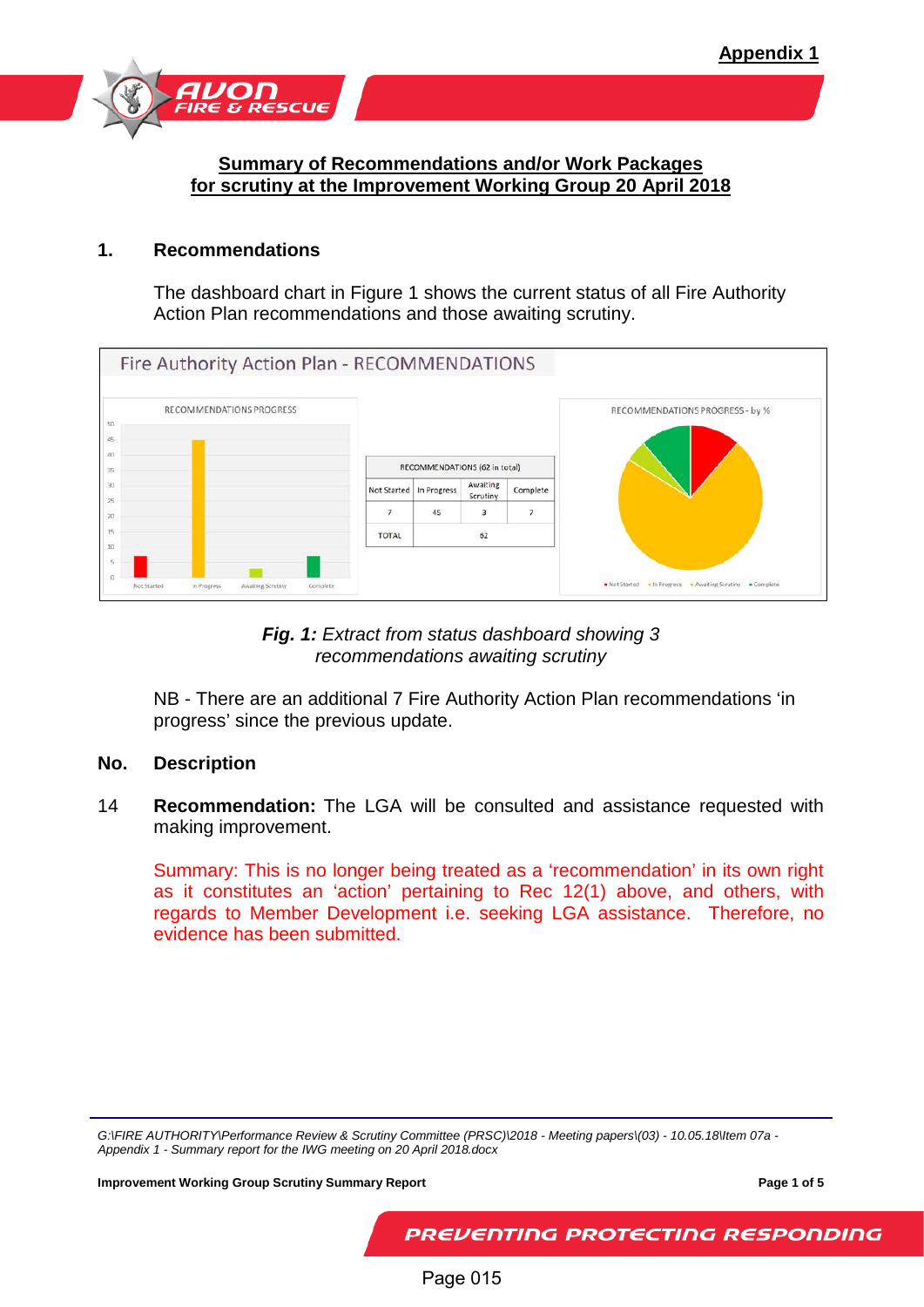52 **Recommendation:** Decisions on the annual pay review of SMB (Gold Book requirement) will be by the Fire Authority on the advice of the Employment Committee or an independent person to advise and make recommendations in liaison with the Employment Committee.

Summary: An Employment Committee Report was presented to Fire Authority on 23 March 2018 recommending that:

- a) The new CFO's salary should be set at £137,623 (this is the average basic pay of CFOs across the UK as set out in the 2017 pay survey from the LGA).
- b) Existing post holders below CFO will continue to be paid at their current salaries.
- c) However, for any new appointments the differentials with the new CFO's salary will be restored.
- d) The annual pay award from the NJC will be paid in accordance with the Gold Book.
- 62 **Recommendation:** Paragraphs 121-125 of the Fire Peer Challenge Report 2015, will be reviewed in light of the findings within the BV report. Actions resulting from the review will be included in a detailed project plan produced by the Project Management Office (PMO) and implemented in line with recognised programme management principles.

Summary: A full review has been completed and evidence collated showing that all outstanding actions are either complete, incorporated into the IIT Action Plan as an 'enrichment' or have a separate plan in place as part of business as usual.

*G:\FIRE AUTHORITY\Performance Review & Scrutiny Committee (PRSC)\2018 - Meeting papers\(03) - 10.05.18\Item 07a - Appendix 1 - Summary report for the IWG meeting on 20 April 2018.docx*

**Improvement Working Group Scrutiny Summary Report Page 2 of 5**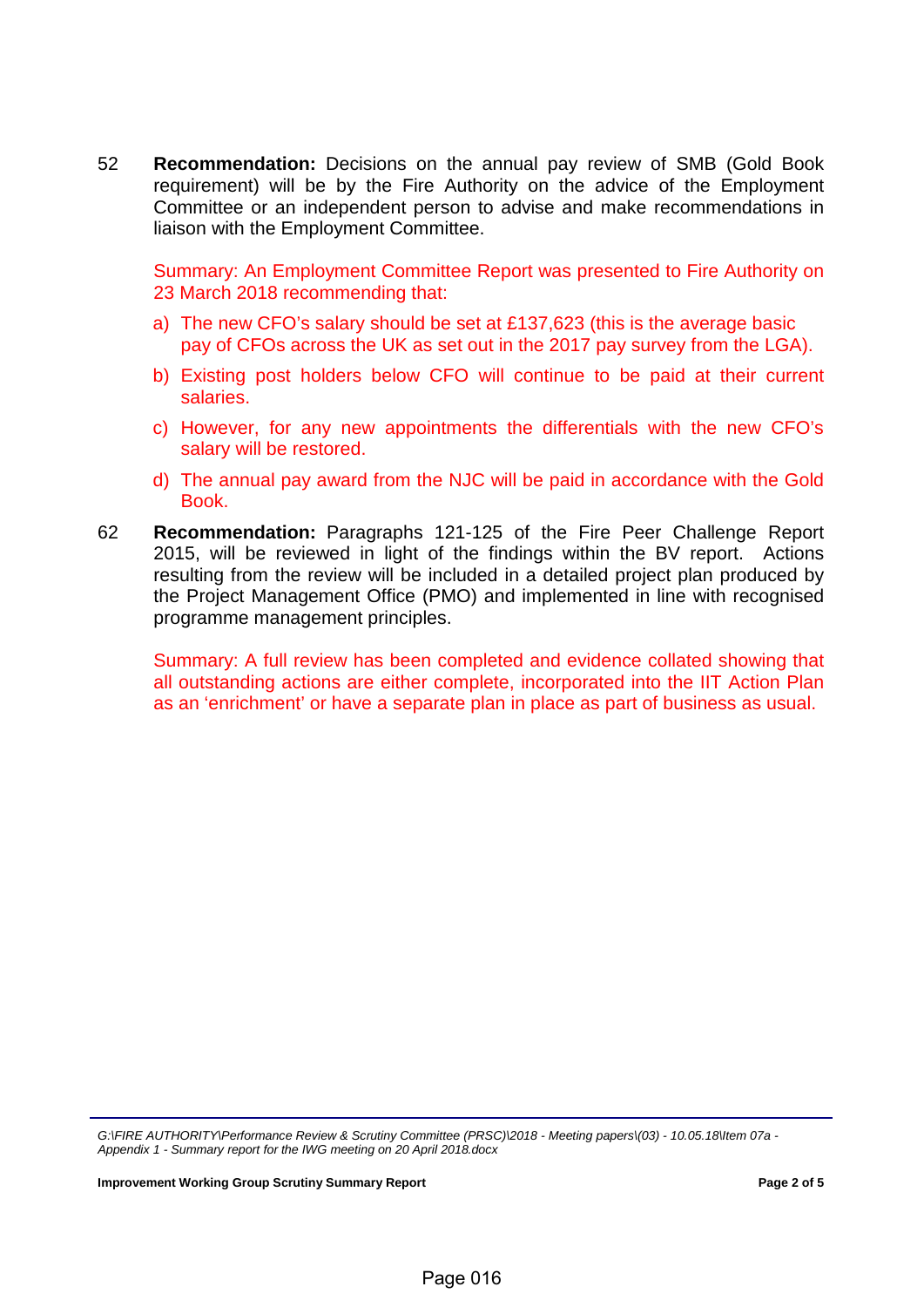# **2. Work Packages**

The dashboard chart in Figure 2 shows the current status of the Internal Improvement Team Action Plan action points/work packages and those awaiting scrutiny.





NB – as Recs. 52 and 62 are proposed as complete in their entirety, Work Packages 52(1) and 62(1) are not summarised with the other 6 work packages below.

NB - There are an additional 12 IIT action points/work packages 'in progress' since the previous update.

#### **No. Description**

1(7) **Action point/work package:** Undertake a review of the Corporate Plan (including the corporate objectives) and align with the organisational strategy and IRMP.

Summary: The interim Corporate Plan 2018/19 was published on 03.04.18 on both the internal intranet site and the Service's external public website. It was developed in conjunction with Service managers via a number of meetings and workshops and is centred around the two principal aims of:

- AIM 1: Making our communities safer
- AIM 2: Making our Service stronger

**Improvement Working Group Scrutiny Summary Report Page 3 of 5 Page 3 of 5** 

*G:\FIRE AUTHORITY\Performance Review & Scrutiny Committee (PRSC)\2018 - Meeting papers\(03) - 10.05.18\Item 07a - Appendix 1 - Summary report for the IWG meeting on 20 April 2018.docx*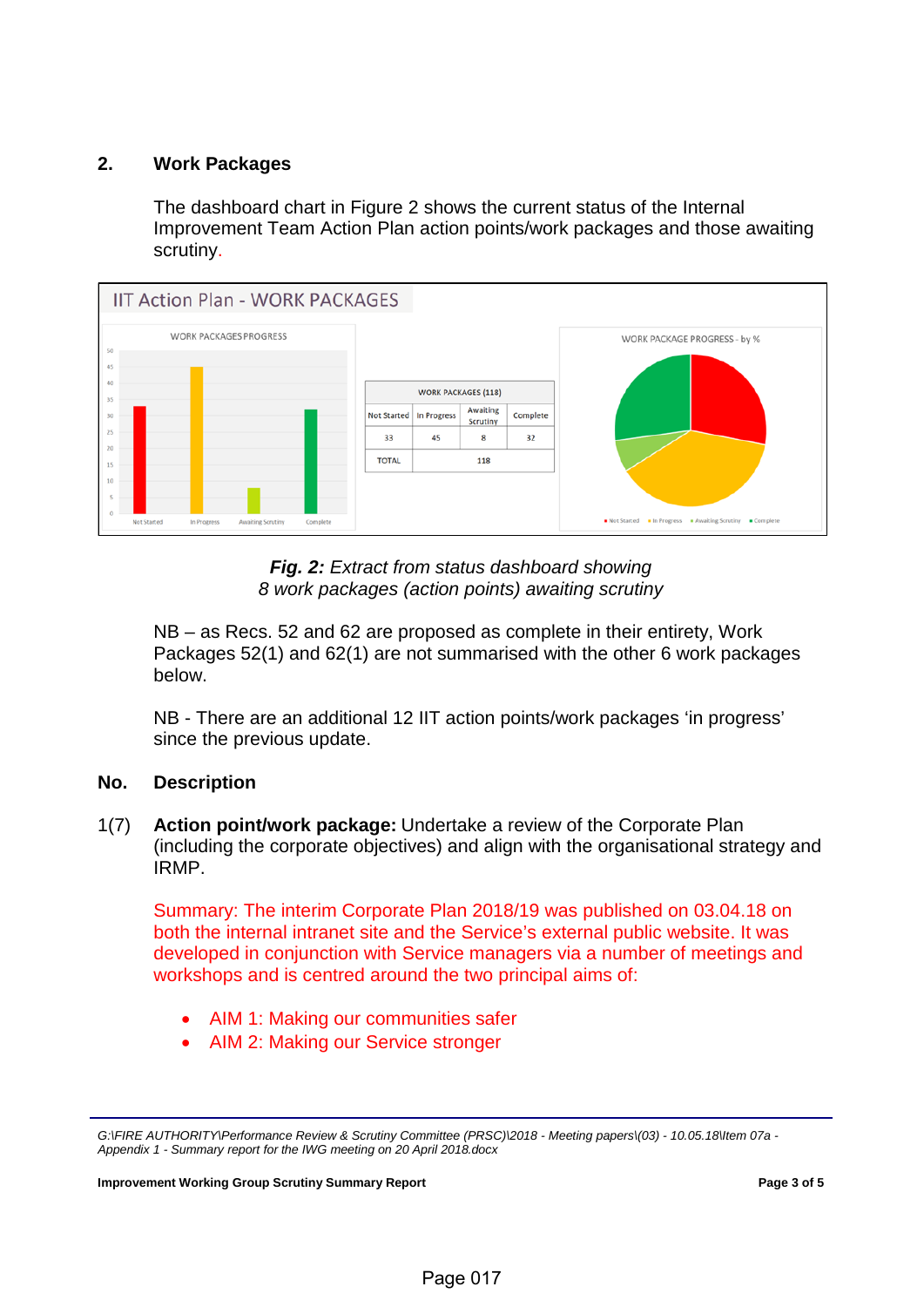It also includes the Service's new vision, mission and values as determined via 26(1) – see below. This new Corporate Plan is an interim document detailing the work which lies ahead to prepare for the publication of the single integrated Service Plan, including the now IRMP, on 1 April 2019 (as described in the presentation delivered to the Fire Authority at its meeting on 23 March 2018).

9(2) **Action point/work package:** Confirm the process for the temporary appointment of Principal and Statutory Officer posts by the Fire Authority.

Summary: The appointment of Principal Officers and Statutory Officers is covered in the Employment Committee TORs. In addition the temporary appointment of Principal Officers is covered under the Scheme of Delegations section A1A; however, as A1A does not reference 'Statutory Officers', by default, the temporary appointments of Statutory Officers remains the remit of the Employment Committee.

12(1) **Action point/work package:** Request the LGA to provide support in developing and providing our new Members' development programme.

Summary: LGA support has been requested and given. The LGA are standing members of the IIPB and have committed to and given advice/support with the design and content of the Members development programme.

13(1) **Action point/work package:** Review the process by which Fire Authority reports are drafted and approved prior to publication in advance of meetings of the Fire Authority or its Committees.

Summary: The approval process is prescribed within the Administrative Procedures for the AFA and Committee Meetings Guidance. NB the 'drafting' of the Fire Authority Reports aspect of this work package is incorporated within Work Package 3(2).

26(1) **Action point/work package:** Undertake a review of our current corporate mission, vision and values by engaging with key stakeholders, including our staff, to ensure they are fit for purpose.

Summary: Following a staff engagement process, which ran between 8 January 2018 and 26 February 2018, and attracted a 24% response rate – as well as discussion at the Staff Engagement Network – the Service's revised vision, mission and values were agreed and included in the new Corporate Plan 2018/19 published on 3 April 2018.

**Our vision:** to provide the highest standard and best value service to the community

*G:\FIRE AUTHORITY\Performance Review & Scrutiny Committee (PRSC)\2018 - Meeting papers\(03) - 10.05.18\Item 07a - Appendix 1 - Summary report for the IWG meeting on 20 April 2018.docx*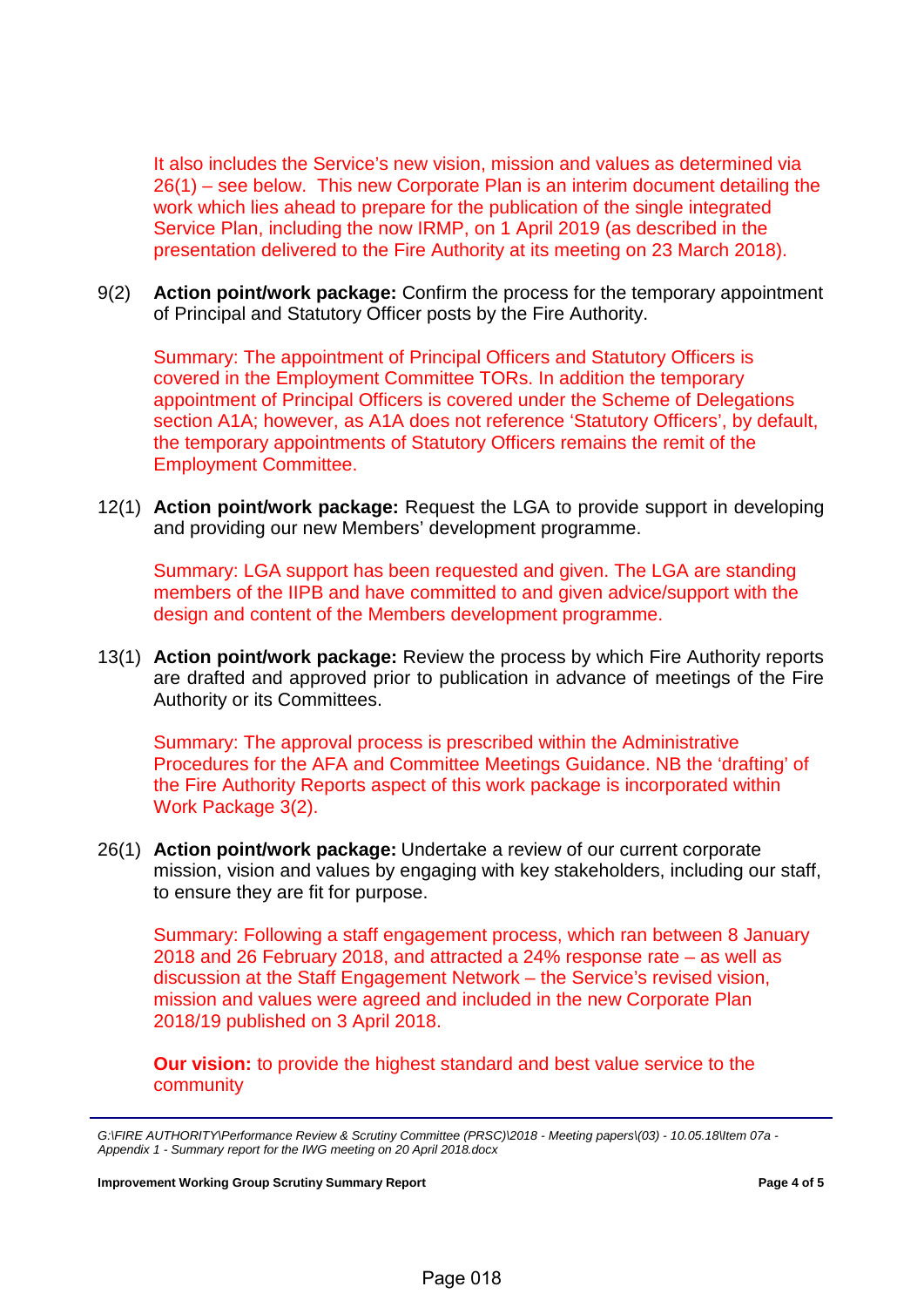**Our mission:** to improve public safety through prevention, protection, response and resilience

**Our values:** respectful, honest, courageous, ambitious, inclusive and transparent

41(1) **Action point/work package:** Undertake research within the FRS sector – and other relevant non-fire sector organisations – to assess good/best practice regarding performance benchmarking, including the presentation of performance data to facilitate effective decision making. This research will link in with the NFCC Integrated Data and Research Project (IDRP) as appropriate.

Summary: Following research it is evident that 'performance bench marking' within the sector is in a transient state, for example, the Home Office Family Groups (FG) are no longer supported/used; however FG 4 maintains a degree of 'voluntary' contact although some information, for example, size and function of teams, is difficult to bench mark as services are established differently, so is not always comparable. Furthermore, AF&RS submits benchmarking information to 'LG Inform' which currently includes 11 Fire and Rescue Services data and we are working to help promote this as the future of benchmarking.

The Service took the decision at SMT on 23.01.18 to rejoin CIPFA Corporate Services Benchmarking Clubs for benchmarking of non-FRS specific corporate indicators and has explored the approach taken by services in the top quartile to establish if anything is being done differently.

Research also indicates that the sector, including the NFCC IDRP project is awaiting the outcome of the HMICFRS inspections to provide direction with regards to standard bench marking requirements across the sector.

*G:\FIRE AUTHORITY\Performance Review & Scrutiny Committee (PRSC)\2018 - Meeting papers\(03) - 10.05.18\Item 07a - Appendix 1 - Summary report for the IWG meeting on 20 April 2018.docx*

**Improvement Working Group Scrutiny Summary Report Page 5 of 5**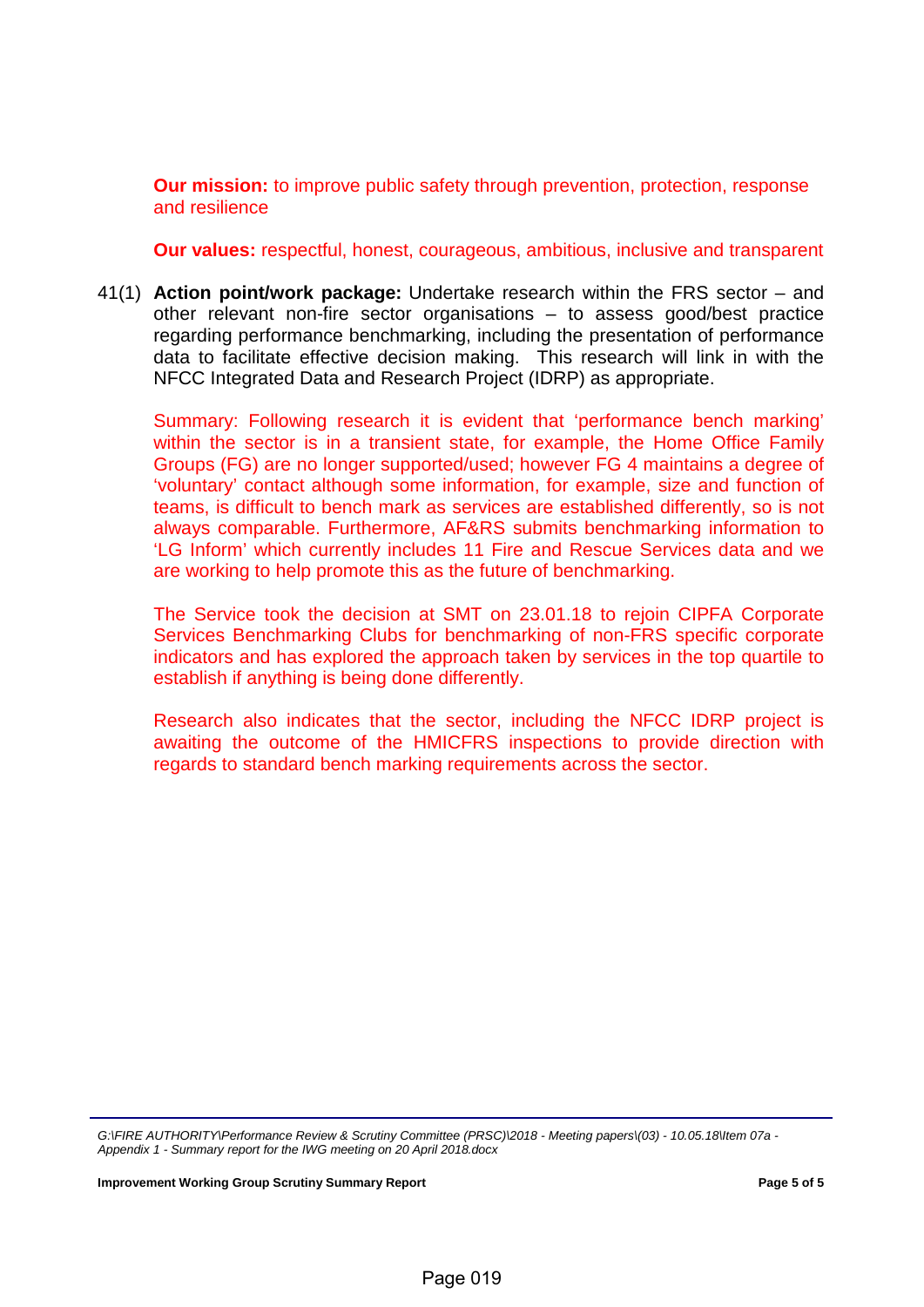

# **Improvement Programme Summary of completed recommendations and work packages**

**Recommendations deemed complete by Improvement Working Group (IWG) on 20 April 2018 and will be considered by the Performance Review and Scrutiny Committee (PRSC) on 10 May 2018 (who will then recommend completion to the following Fire Authority on 8 June 2018)**

| No. | <b>Recommendation description</b>                                                                                                                                                                                                                                                                                                               | <b>Summary of outcome</b>                                                                                                                                                                                                                                                                                                                                                                                                                                                                                                                                                 |
|-----|-------------------------------------------------------------------------------------------------------------------------------------------------------------------------------------------------------------------------------------------------------------------------------------------------------------------------------------------------|---------------------------------------------------------------------------------------------------------------------------------------------------------------------------------------------------------------------------------------------------------------------------------------------------------------------------------------------------------------------------------------------------------------------------------------------------------------------------------------------------------------------------------------------------------------------------|
| 14  | The LGA will be consulted and assistance requested with making<br>improvement.                                                                                                                                                                                                                                                                  | This is no longer being treated as a 'recommendation' in its own right as it constitutes an 'action'<br>pertaining to Rec 12(1) above, and others, with regards to Member Development i.e. seeking<br>LGA assistance. Therefore, no evidence has been submitted.                                                                                                                                                                                                                                                                                                          |
| 52  | Decisions on the annual pay review of SMB (Gold Book<br>requirement) will be by the Fire Authority on the advice of the<br>Employment Committee or an independent person to advise and<br>make recommendations in liaison with the Employment Committee.                                                                                        | An Employment Committee Report was presented to Fire Authority on 23 March 2018<br>recommending that:<br>The new CFO's salary should be set at £137,623 (this is the average basic pay of CFOs<br>a)<br>across the UK as set out in the 2017 pay survey from the LGA).<br>Existing post holders below CFO will continue to be paid at their current salaries.<br>b)<br>However, for any new appointments the differentials with the new CFO's salary will be<br>C)<br>restored.<br>The annual pay award from the NJC will be paid in accordance with the Gold Book.<br>d) |
| 62  | Paragraphs 121-125 of the Fire Peer Challenge Report 2015 will be<br>reviewed in light of the findings within the BV report. Actions<br>resulting from the review will be included in a detailed project plan<br>produced by the Project Management Office (PMO) and<br>implemented in line with recognised programme management<br>principles. | A full review has been completed and evidence collated showing that all outstanding actions are<br>either complete, incorporated into the IIT Action Plan as an 'enrichment' or have a separate plan<br>in place as part of business as usual.                                                                                                                                                                                                                                                                                                                            |

*G:\FIRE AUTHORITY\Performance Review & Scrutiny Committee (PRSC)\2018 - Meeting papers\(03) - 10.05.18\Item 07b - Appendix 2 - Summary of completed recommendations and work packages.docx*

**Summary of completed Recs and WPs Page 1 of 9 Page 1 of 9**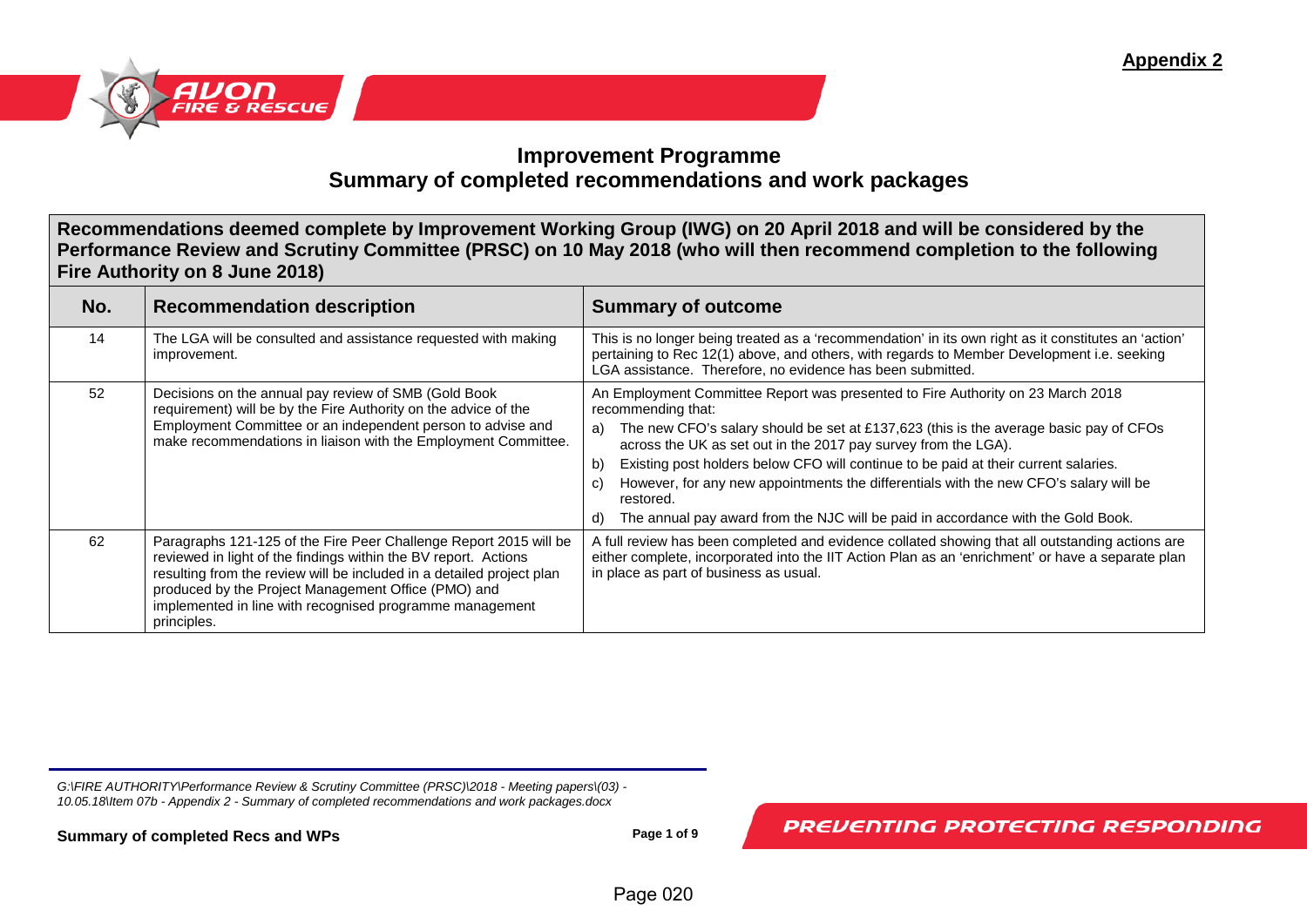

#### **Work Packages deemed complete by IWG on 20 April 2018 and due to be considered by the PRSC on 10 May 2018 (these will be held in abeyance until all work packages for a given recommendation are complete, at which point PRSC will recommend completion to the following Fire Authority meeting)**

| No.   | <b>Work Package description</b>                                                                                                                                          | <b>Summary of outcome</b>                                                                                                                                                                                                                                                                                                                                                                                                                                                                                                                                                                                                                                                                                                                                                                         |
|-------|--------------------------------------------------------------------------------------------------------------------------------------------------------------------------|---------------------------------------------------------------------------------------------------------------------------------------------------------------------------------------------------------------------------------------------------------------------------------------------------------------------------------------------------------------------------------------------------------------------------------------------------------------------------------------------------------------------------------------------------------------------------------------------------------------------------------------------------------------------------------------------------------------------------------------------------------------------------------------------------|
| 1(7)  | Undertake a review of the Corporate Plan (including the corporate<br>objectives) and align with the organisational strategy and IRMP.                                    | The interim Corporate Plan 2018/19 was published on 03.04.18 on both the internal intranet site and<br>the Service's external public website. It was developed in conjunction with Service managers via a<br>number of meetings and workshops and is centred around the two principal aims of:<br>AIM 1: Making our communities safer<br>AIM 2: Making our Service stronger<br>It also includes the Service's new vision, mission and values as determined via $26(1)$ – see below.<br>This new Corporate Plan is an interim document detailing the work which lies ahead to prepare for<br>the publication of the single integrated Service Plan, including the now IRMP, on 1 April 2019 (as<br>described in the presentation delivered to the Fire Authority at its meeting on 23 March 2018). |
| 9(2)  | Confirm the process for the temporary appointment of Principal and<br>Statutory Officer posts by the Fire Authority.                                                     | The appointment of Principal Officers and Statutory Officers is covered in the Employment<br>Committee TORs. In addition the temporary appointment of Principal Officers is covered under the<br>Scheme of Delegations section A1A; however, as A1A does not reference 'Statutory Officers', by<br>default, the temporary appointments of Statutory Officers remains the remit of the Employment<br>Committee.                                                                                                                                                                                                                                                                                                                                                                                    |
| 12(1) | Request the LGA to provide support in developing and providing our<br>new Members' development programme.                                                                | LGA support has been requested and given. The LGA are standing members of the IIPB and have<br>committed to and given advice/support with the design and content of the Members development<br>programme.                                                                                                                                                                                                                                                                                                                                                                                                                                                                                                                                                                                         |
| 13(1) | Review the process by which Fire Authority reports are drafted and<br>approved prior to publication in advance of meetings of the Fire<br>Authority or its Committees.   | The approval process is prescribed within the Administrative Procedures for the AFA and Committee<br>Meetings Guidance. NB the 'drafting' of the Fire Authority Reports aspect of this work package is<br>incorporated within Work Package 3(2).                                                                                                                                                                                                                                                                                                                                                                                                                                                                                                                                                  |
| 26(1) | Undertake a review of our current corporate mission, vision and values<br>by engaging with key stakeholders, including our staff, to ensure they<br>are fit for purpose. | Following a staff engagement process, which ran between 8 January 2018 and 26 February 2018,<br>and attracted a 24% response rate – as well as discussion at the Staff Engagement Network – the<br>Service's revised vision, mission and values were agreed and included in the new Corporate Plan<br>2018/19 published on 3 April 2018.                                                                                                                                                                                                                                                                                                                                                                                                                                                          |
|       |                                                                                                                                                                          | <b>Our vision:</b> to provide the highest standard and best value service to the community<br>Our mission: to improve public safety through prevention, protection, response and resilience                                                                                                                                                                                                                                                                                                                                                                                                                                                                                                                                                                                                       |
|       |                                                                                                                                                                          | <b>Our values:</b> respectful, honest, courageous, ambitious, inclusive and transparent                                                                                                                                                                                                                                                                                                                                                                                                                                                                                                                                                                                                                                                                                                           |

*G:\FIRE AUTHORITY\Performance Review & Scrutiny Committee (PRSC)\2018 - Meeting papers\(03) - 10.05.18\Item 07b - Appendix 2 - Summary of completed recommendations and work packages.docx*

**Summary of completed Recs and WPs Page 2 of 9**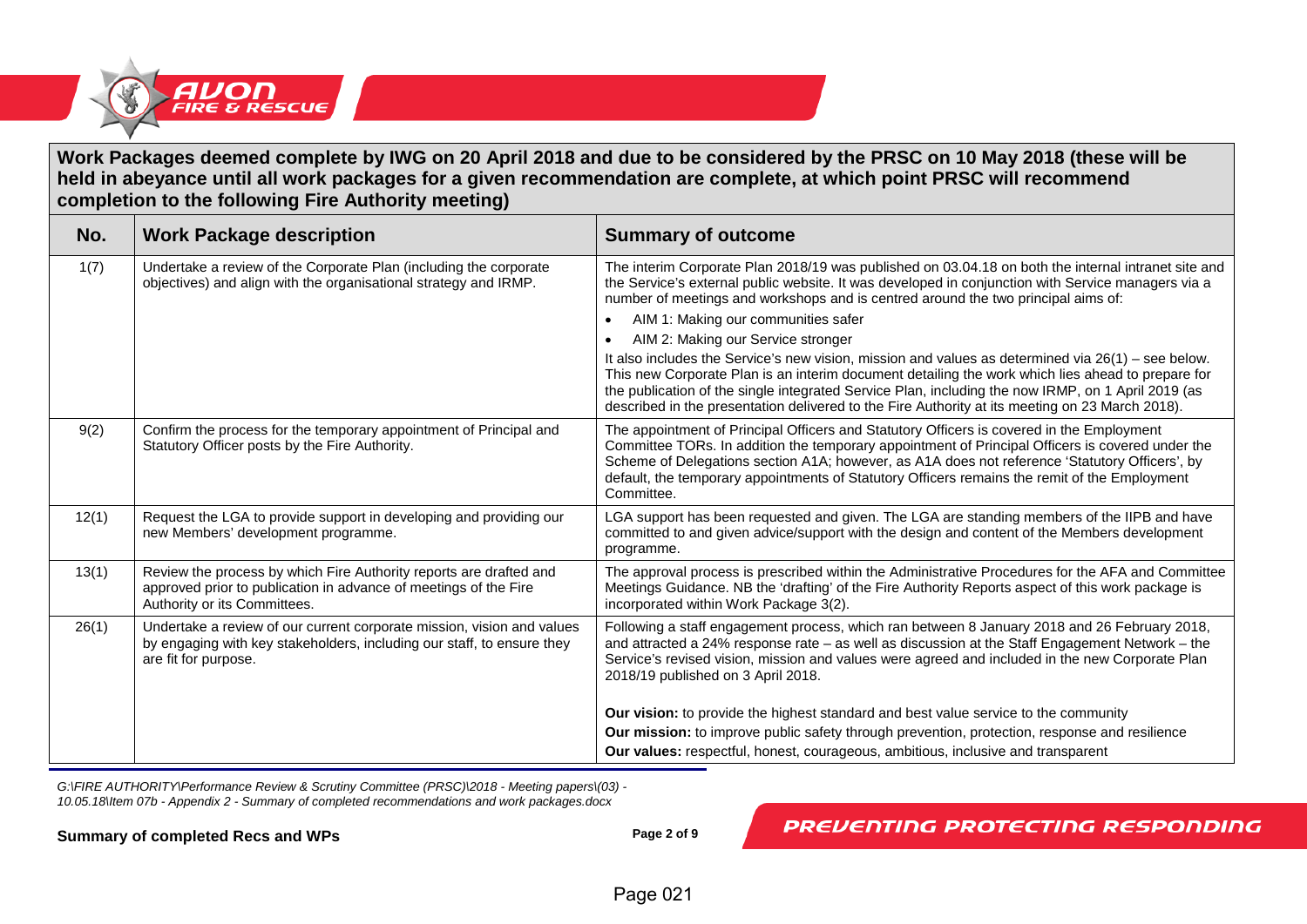

| 41(1) | Undertake research within the FRS sector – and other relevant non-fire<br>sector organisations – to assess good/best practice regarding<br>performance benchmarking, including the presentation of performance<br>data to facilitate effective decision making. This research will link in<br>with the NFCC Integrated Data and Research Project (IDRP) as<br>appropriate. | Following research it is evident that 'performance bench marking' within the sector is in a transient<br>state, for example, the Home Office Family Groups (FG) are no longer supported/used; however FG<br>4 maintains a degree of 'voluntary' contact although some information, for example, size and<br>function of teams, is difficult to bench mark as services are established differently, so is not always<br>comparable. Furthermore, AF&RS submits benchmarking information to 'LG Inform' which currently<br>includes 11 Fire and Rescue Services data and we are working to help promote this as the future of<br>benchmarking. |
|-------|----------------------------------------------------------------------------------------------------------------------------------------------------------------------------------------------------------------------------------------------------------------------------------------------------------------------------------------------------------------------------|----------------------------------------------------------------------------------------------------------------------------------------------------------------------------------------------------------------------------------------------------------------------------------------------------------------------------------------------------------------------------------------------------------------------------------------------------------------------------------------------------------------------------------------------------------------------------------------------------------------------------------------------|
|       |                                                                                                                                                                                                                                                                                                                                                                            | The Service took the decision at SMT on 23.01.18 to rejoin CIPFA Corporate Services<br>Benchmarking Clubs for benchmarking of non-FRS specific corporate indicators and has explored<br>the approach taken by services in the top quartile to establish if anything is being done differently.                                                                                                                                                                                                                                                                                                                                               |
|       |                                                                                                                                                                                                                                                                                                                                                                            | Research also indicates that the sector, including the NFCC IDRP project is awaiting the outcome of<br>the HMICFRS inspections to provide direction with regards to standard bench marking requirements<br>across the sector.                                                                                                                                                                                                                                                                                                                                                                                                                |

**Summary of completed Recs and WPs Page 3 of 9**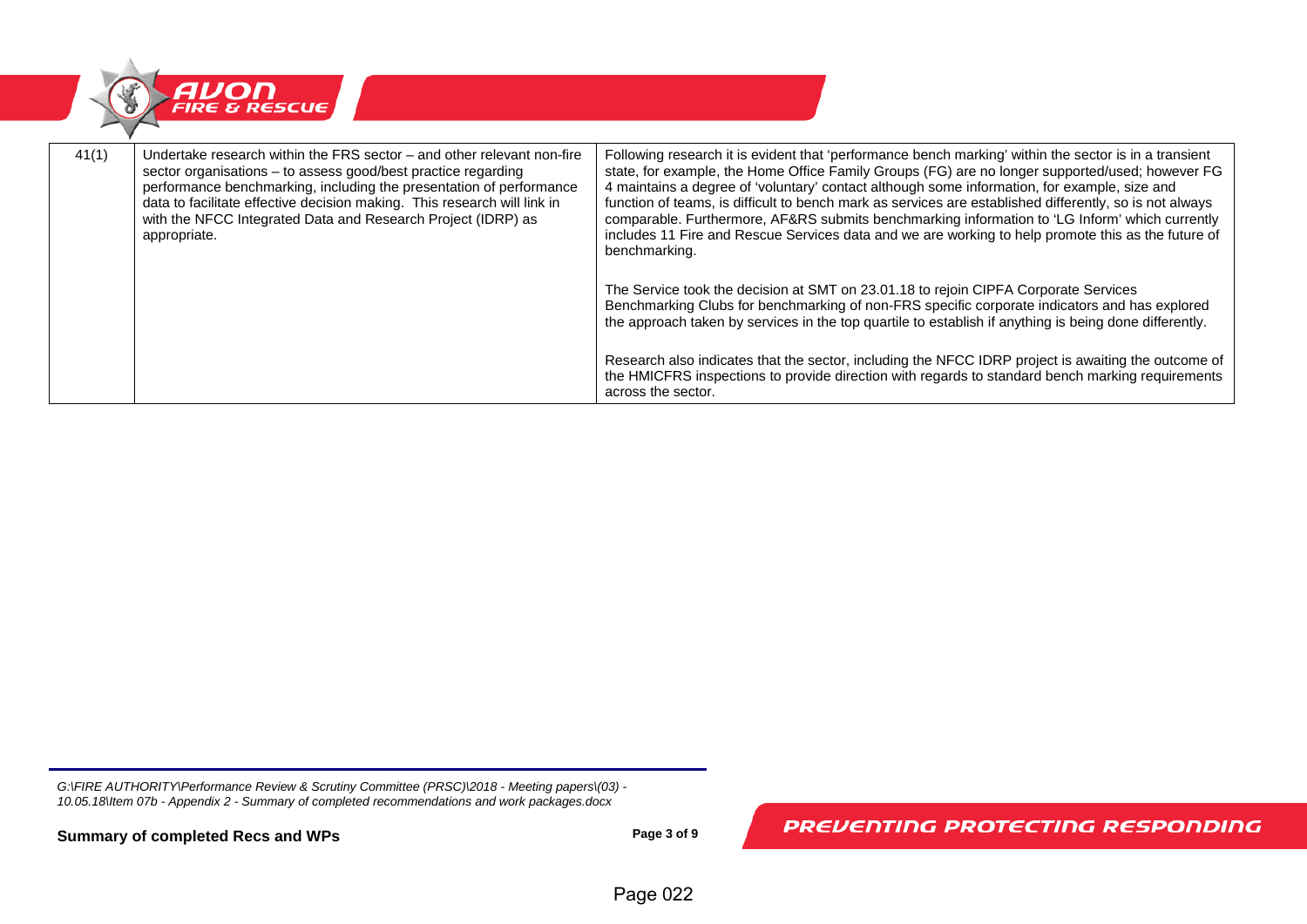

# **Work packages deemed complete by PRSC on 09 March 2018 (these will be held in abeyance until all work packages for a given recommendation are complete at which point PRSC will recommend completion to the following Fire Authority meeting)**

| No.   | Work package description                                                                                                                                                                                                                                                           | <b>Summary of outcome</b>                                                                                                                                                                                                                                                                                                                                                                                                                                                                                                                                                                                                                          |
|-------|------------------------------------------------------------------------------------------------------------------------------------------------------------------------------------------------------------------------------------------------------------------------------------|----------------------------------------------------------------------------------------------------------------------------------------------------------------------------------------------------------------------------------------------------------------------------------------------------------------------------------------------------------------------------------------------------------------------------------------------------------------------------------------------------------------------------------------------------------------------------------------------------------------------------------------------------|
| 2(3)  | Recommend that the Unitary Authorities amend their constitutional<br>arrangements to restrict the duration of their Members' appointments to a<br>maximum of 8 municipal years, inclusive of current service, either<br>consecutively or in aggregate (with retrospective effect). | Although the 8 year tenure has yet to be approved in BaNES and South Gloucestershire, the<br>action was to "recommend" which the Chair of the Fire Authority has done on the 12/09/17;<br>14/11/17 and 06/01/18. The implementation is beyond the Fire Authority control hence offering up<br>as complete.                                                                                                                                                                                                                                                                                                                                         |
| 22(1) | Explore best practice in undertaking cultural reviews/audits in the<br>emergency services' sector.                                                                                                                                                                                 | Extensive research of cultural reviews/audits in the emergency services' sector and the private<br>sector was carried out. Examples of research sources are the Local Government Association<br>(LGA), South West Emergency Service's Collaboration Programme (SWESCP), Essex Fire &<br>Rescue Service, Gloucestershire Fire & Rescue Service and Private Sector providers. A<br>Business Case based on this research, containing a set of recommendations/business options for<br>providing a best practice cultural review of AF&RS was submitted to the Chief Fire officer for<br>consideration, of which Option/recommendation 4 was accepted. |
| 22(2) | Assess potential providers for undertaking cultural reviews.                                                                                                                                                                                                                       | A Request for Quotation (RFQ) containing the service requirements and contractual information<br>in relation to the cultural review of AF&RS, and the method by which potential providers will be<br>assessed and evaluated, was submitted onto the EU-Supply Bluelight procurement portal.<br>The 8 applications that were received from potential service providers were evaluated against a<br>Standard selection questionnaire, Compliance statements and an overall score based on a<br>Quality questions worth 60% and a Price score worth 40% of total marks available. These scores<br>are contained within the Tender Scoring Matrix.     |
| 22(3) | Commission a baseline cultural review of Avon Fire & Rescue Service to<br>report by May 2018                                                                                                                                                                                       | The Glass Lift Ltd has been commissioned to carry out a cultural review of AF&RS, which was<br>officially communicated through the Contract award letter.                                                                                                                                                                                                                                                                                                                                                                                                                                                                                          |
| 40(1) | Consult with Members sitting on the Performance Review and Scrutiny<br>Committee to establish whether the existing format in which performance<br>data is presented in the current Target Tracker and Scorecard is suitable<br>and fit for purpose                                 | Acceptability of the format of performance data presented to the PRSC 14 July 2017 and 19<br>January 2018.                                                                                                                                                                                                                                                                                                                                                                                                                                                                                                                                         |
| 44(1) | We will continue to benchmark our performance data against FRS Family<br>Group 4 and report accordingly (taking into account the results of other<br>actions to improve the presentation of performance data where required).                                                      | Benchmarking performance data against FRS Family Group 4.                                                                                                                                                                                                                                                                                                                                                                                                                                                                                                                                                                                          |

*G:\FIRE AUTHORITY\Performance Review & Scrutiny Committee (PRSC)\2018 - Meeting papers\(03) - 10.05.18\Item 07b - Appendix 2 - Summary of completed recommendations and work packages.docx*

**Summary of completed Recs and WPs Page 4 of 9**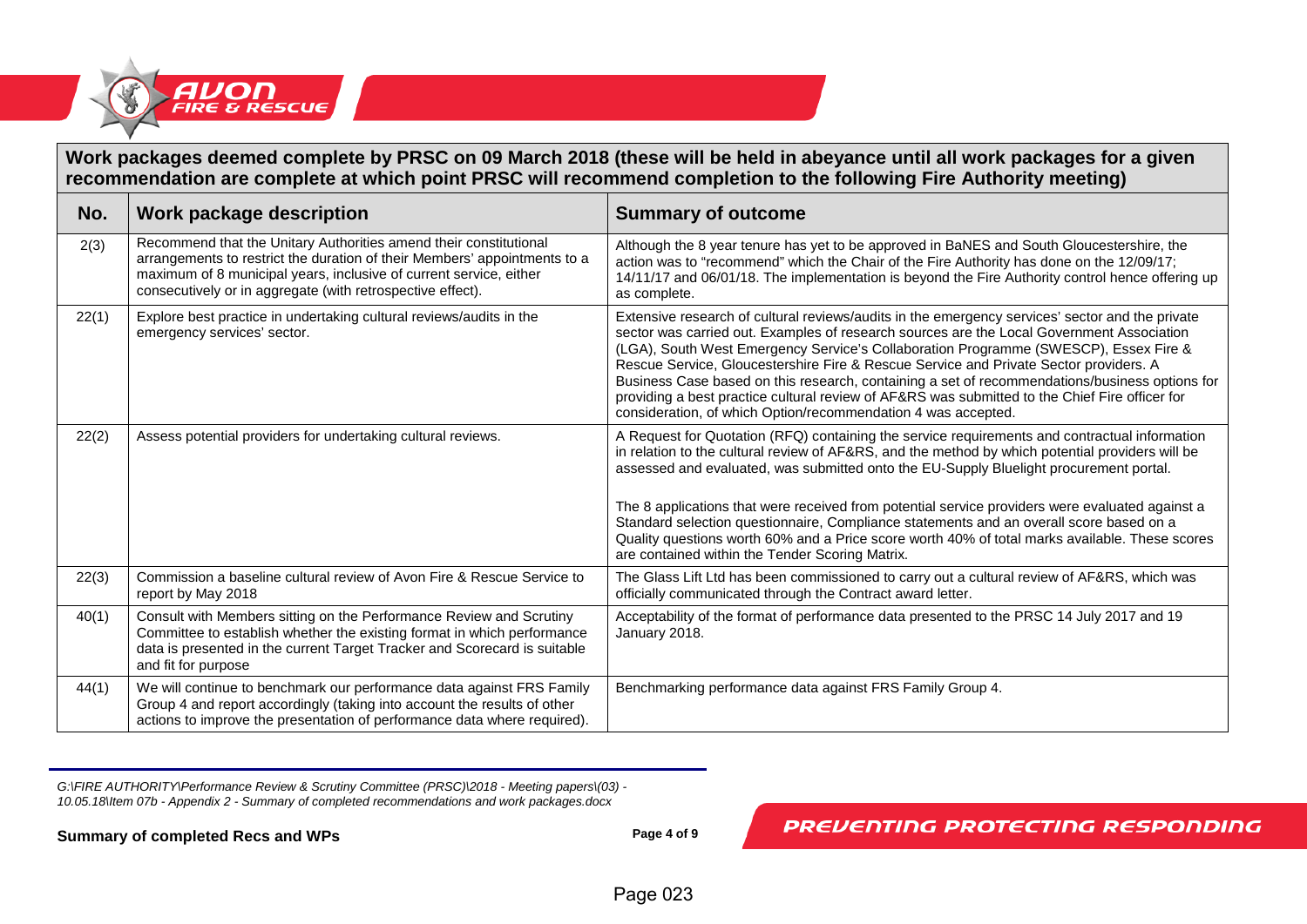

**Summary of completed Recs and WPs Page 5 of 9**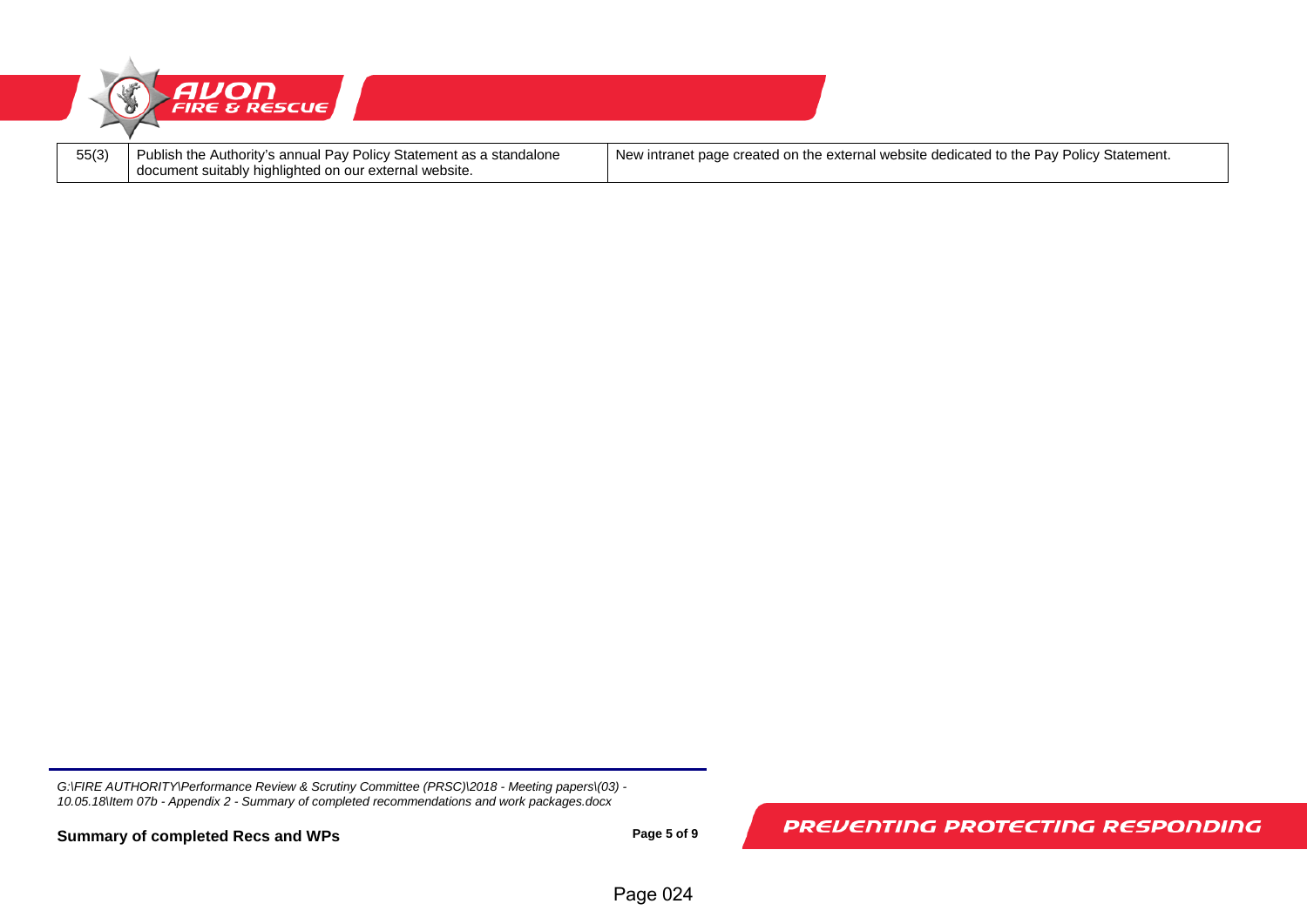

| Recommendations approved as complete by Fire Authority on 5 February 2018 |                                                                                                                                                                                                                               |                                                                                                                                                                                                                                                                                                           |
|---------------------------------------------------------------------------|-------------------------------------------------------------------------------------------------------------------------------------------------------------------------------------------------------------------------------|-----------------------------------------------------------------------------------------------------------------------------------------------------------------------------------------------------------------------------------------------------------------------------------------------------------|
| No.                                                                       | <b>Recommendation description</b>                                                                                                                                                                                             | <b>Summary of outcome</b>                                                                                                                                                                                                                                                                                 |
| 11                                                                        | A revised protocol has been issued 27/6/17 between the DCFO and new<br>Chair. The Chair has made clear that working relationships will remain<br>formal and in accordance with the protocol.                                  | A revised protocol was issued in line with the recommendation; however it has subsequently<br>been re-issued following the appointment of the Interim Chief Fire Officer/Chief Executive.                                                                                                                 |
| 28                                                                        | A new Inclusion Committee to replace the Equalities Sub- Committee will<br>be formed. The purpose is to demonstrate commitment to the inclusion<br>agenda and drive organisational improvement.                               | Terms of Reference for the new Committee were approved at the Fire Authority Meeting on 13<br>October 2017. Subsequently the Committee, chaired by Cllr Lake, met on 2 November 2017 and<br>provisionally agreed a change of name to the Diversity, Inclusion, Cohesion and Equality (DICE)<br>Committee. |
| 46                                                                        | A detailed project (programme) plan will be produced by the Project<br>(programme) Management Office (PMO) to implement the actions detailed<br>within this plan, in line with recognised programme management<br>principles. | A detailed programme plan and associated programme/project documents have been produced,<br>ratified and are being implemented in line with Managing Successful Programme (MSP)<br>principles. Evidence for Recommendation 50 also applies.                                                               |
| 47                                                                        | A lead officer interim appointment will be considered.                                                                                                                                                                        | An Area Manager was appointed to provide dedicated leadership and focus to the Internal<br>Improvement Team and the Improvement Programme.                                                                                                                                                                |
| 48                                                                        | The project plan (as above) will include the relevant recommendations<br>from the Monitoring Officer's report.                                                                                                                | This is linked to recommendation 46 above. Following analysis of the Monitoring Officer's Report,<br>the Internal Improvement Team identified two outstanding recommendations that were<br>subsequently incorporated in to the IIT Action Plan. This included:                                            |
|                                                                           |                                                                                                                                                                                                                               | Rec. 3: The Authority should confirm how temporary appointments to Principal and Statutory<br>officer posts should be made in the future - this has been included in Recommendation 9, Action<br>$9(2)$ .                                                                                                 |
|                                                                           |                                                                                                                                                                                                                               | Rec. 5: Reports concerning the CFO personally should from now onwards be prepared and<br>presented by the Clerk. This has been included in Recommendation 13 Action 13(2).                                                                                                                                |
|                                                                           |                                                                                                                                                                                                                               | Both of these recommendations have been incorporated into the IIT Action Plan and the<br>Governance Project Initiation Document.                                                                                                                                                                          |

**Summary of completed Recs and WPs Page 6 of 9**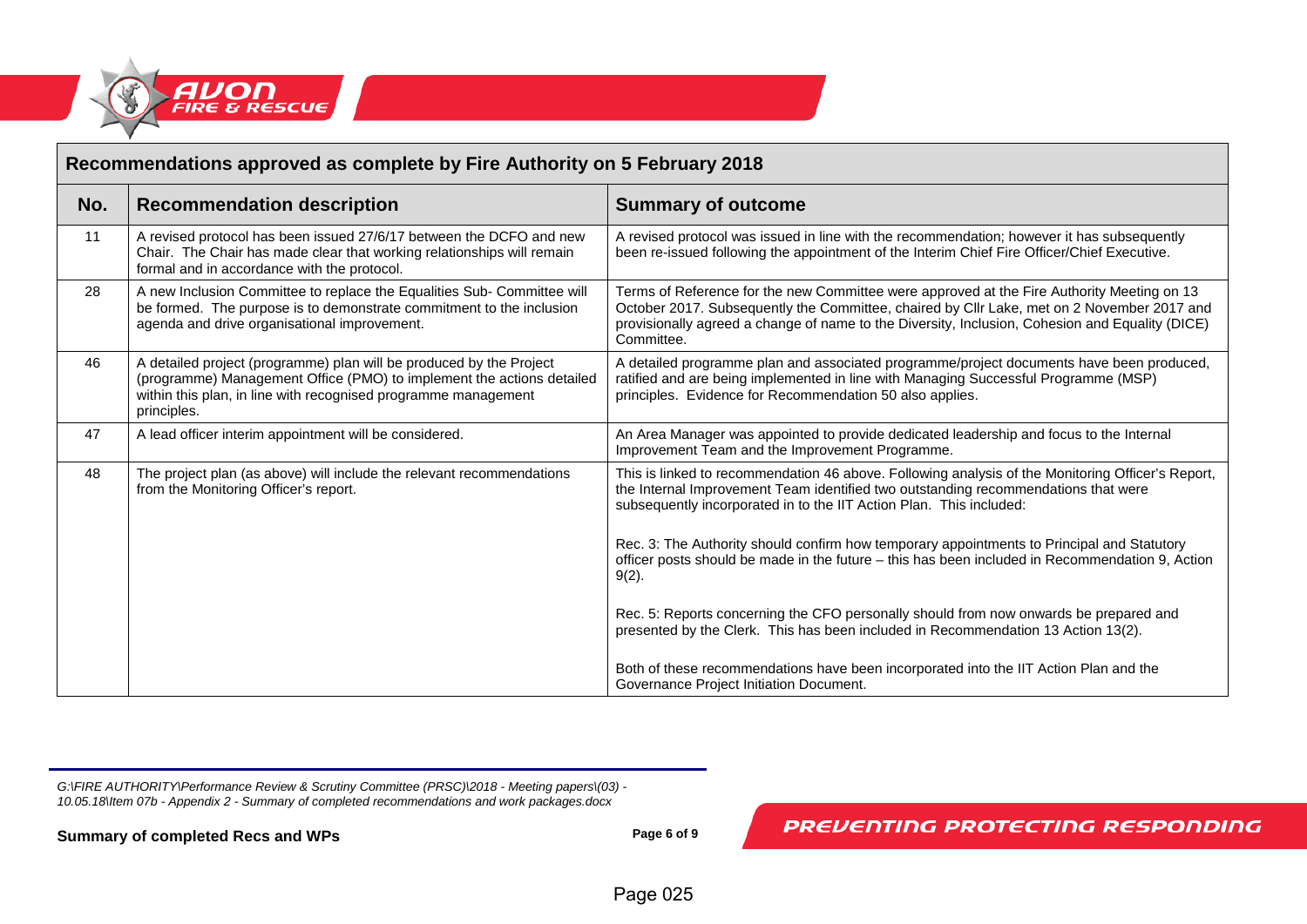

| 50 | We will establish a dedicated Project (Programme) Management<br>Office, staffed by suitably qualified programme management<br>specialists, to coordinate and support the implementation of this<br>action plan | An Internal Improvement Team has been established to facilitate the Programme Management<br>Office and, where applicable, upskilled with formal programme management qualifications. The<br>Programme Office has established a governance framework to oversee and monitor the IIT<br>Action Plan, liaised with relevant key stakeholders to develop agreed templates for progress<br>reports and produced a communication strategy to ensure all stakeholders are kept informed on<br>the current status of the improvement journey. |
|----|----------------------------------------------------------------------------------------------------------------------------------------------------------------------------------------------------------------|---------------------------------------------------------------------------------------------------------------------------------------------------------------------------------------------------------------------------------------------------------------------------------------------------------------------------------------------------------------------------------------------------------------------------------------------------------------------------------------------------------------------------------------|
| 51 | Reports provided monthly to the Fire Minister, General Purposes<br>Committee and the SMB. Regular reports will also be provided to<br>the authority and/or appropriate Committees.                             | Links to recommendation 50(4). However, progress reports are provided monthly to the Police<br>and Fire Service Minister, the Fire Authority, the Service Management Team, the Internal<br>Improvement Board, and the Independent Improvement Programme Board, however not the<br>General Purposes Committee. Going forward, and in line with the proposed scrutiny<br>arrangements outlined in this paper, papers will also be produced for the PRSC Improvement<br>Working Group.                                                   |

**Summary of completed Recs and WPs Page 7 of 9 Page 7 of 9**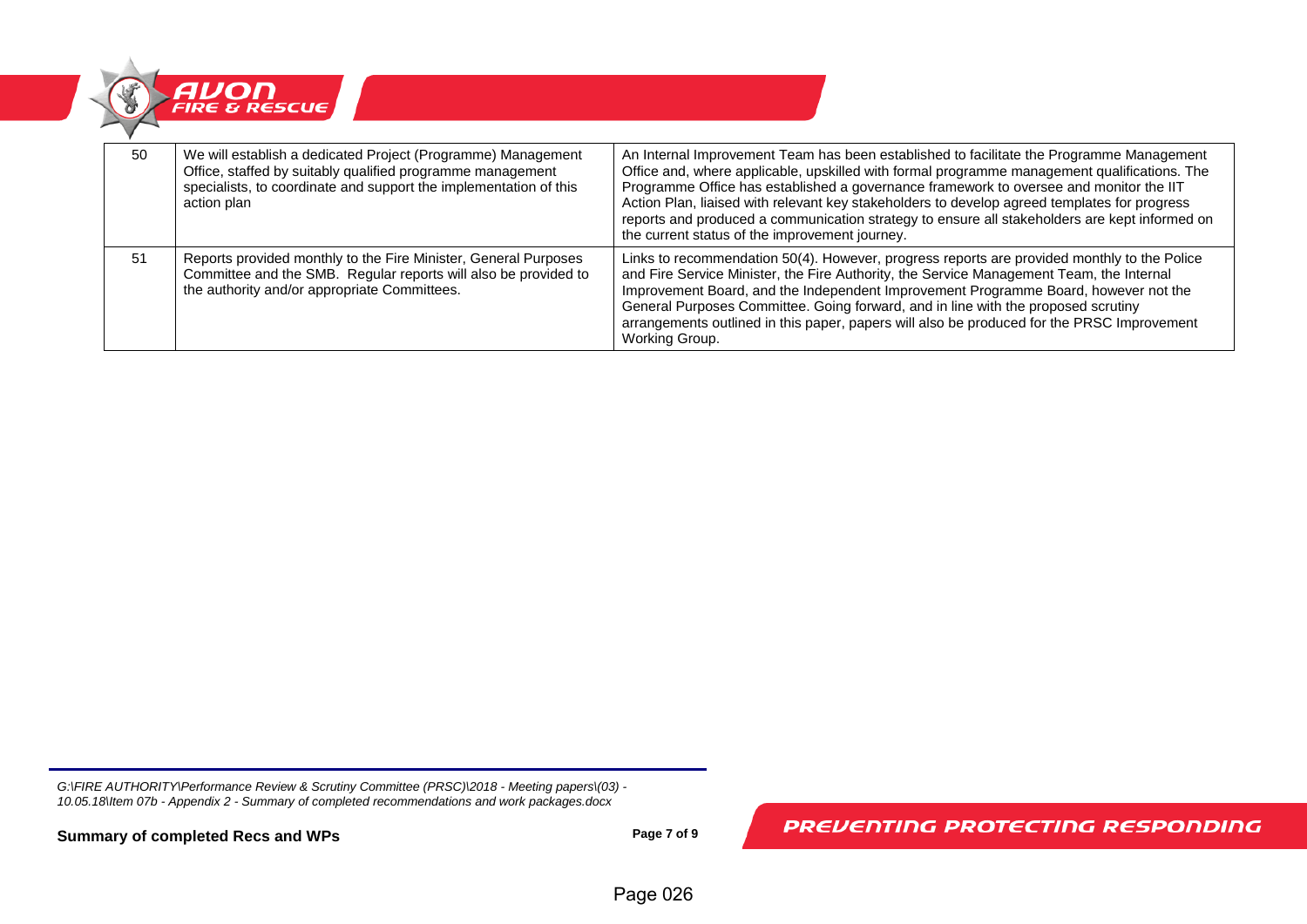

### **Work packages deemed complete by PRSC on 19 January 2018 (these will be held in abeyance until all work packages for a given recommendation are complete, at which point PRSC will recommend completion to the following Fire Authority meeting)**

| No.   | <b>Work package description</b>                                                                                                                                                                                                                                                                           | <b>Summary of outcome</b>                                                                                                                                                                                                                                                                                                                           |
|-------|-----------------------------------------------------------------------------------------------------------------------------------------------------------------------------------------------------------------------------------------------------------------------------------------------------------|-----------------------------------------------------------------------------------------------------------------------------------------------------------------------------------------------------------------------------------------------------------------------------------------------------------------------------------------------------|
| 2(2)  | Restrict the length of time a Member may serve as Chair or Vice Chair of<br>the Fire Authority or any combination of either role to a maximum period of<br>6 municipal years either consecutively or in aggregate (with retrospective<br>effect).                                                         | The motion was tabled and approved at the Fire Authority meeting 13 October 2017 with<br>Standing Orders updated accordingly and published on 30 October 2017.                                                                                                                                                                                      |
| 2(4)  | In anticipation of the forthcoming change in the law agree to the Police and<br>Crime Commissioner for Avon & Somerset becoming a voting member of<br>the Fire Authority and pending this change reiterate the invitation to the<br>PCC to sit on the Fire Authority as a nonvoting member.               | Due to being a standing member of the Independent Improvement Programme Board and the<br>potential conflict of interest, the PCC will not be taking a position on the Fire Authority at this<br>time                                                                                                                                                |
| 5(1)  | Co-locate our headquarters function with Avon & Somerset Constabulary's<br>headquarters at Portishead.                                                                                                                                                                                                    | Headquarters relocated on 18 September 2017.                                                                                                                                                                                                                                                                                                        |
| 8(1)  | Set up a Members' working party to review the governance structure in<br>light of the findings of the Statutory Inspection and in accordance with the<br>resolution of the Audit, Governance and Ethics Committee meeting held<br>on 24 February 2017.                                                    | This action point has been superseded by Action 2(1) that will form the basis of a discussion<br>paper at the General Purposes Committee 18 January 2018. The Project Executive therefore<br>deems this action point closed and therefore, evidence is not applicable for Action 8(1).                                                              |
| 8(2)  | Following the expiry of the contract for external audit services let by the<br>(then) Audit Commission to Grant Thornton until 2018/19, change our<br>external auditors to Deloitte LLP under the 'opt in' arrangements provided<br>by Public Sector Audit Appointments Ltd. for five years from 2018/19. | At its meeting on Friday 16 December 2016, the Fire Authority agreed to 'opt in' to the Public<br>Sector Audit Appointments Ltd sector-led option and Deloitte LLP were confirmed as the Fire<br>Authority's external auditors for five years commencing in 2018/2019.                                                                              |
| 10(1) | In the absence of the current CFO, appoint an interim Chief Fire<br>Officer/Chief Executive with the support of the National Fire Chiefs'<br>Council.                                                                                                                                                     | Appointment of Interim CFO/CE Mick Crennell, ratified by the Employment Committee on 09<br>August 2017.                                                                                                                                                                                                                                             |
| 10(2) | Review the organisational structure and implement an interim structure.                                                                                                                                                                                                                                   | Following the Interim CFO/CE appointment, an interim organisational structure was implemented<br>which included a reduction in the Service Management Board from CFO/CE, DCFO, two ACFOs,                                                                                                                                                           |
|       |                                                                                                                                                                                                                                                                                                           | 14 Treasurer and Clerk to CFO/CE, two ACFOs and a Director of Corporate Services (net<br>reduction of two posts). This enhanced the independence of the Statutory Officer roles of the<br>Treasurer and Clerk and ensures the revised interim structure is fit for purpose to deliver the<br>Service's improvement journey over the next two years. |
| 13(2) | Ensure that Fire Authority reports concerning the CFO/CE personally are<br>prepared and presented by the Clerk                                                                                                                                                                                            | The Clerk reports that this is now in-being with example provided.                                                                                                                                                                                                                                                                                  |

*G:\FIRE AUTHORITY\Performance Review & Scrutiny Committee (PRSC)\2018 - Meeting papers\(03) - 10.05.18\Item 07b - Appendix 2 - Summary of completed recommendations and work packages.docx*

#### **Summary of completed Recs and WPs Page 8 of 9 Page 8 of 9**